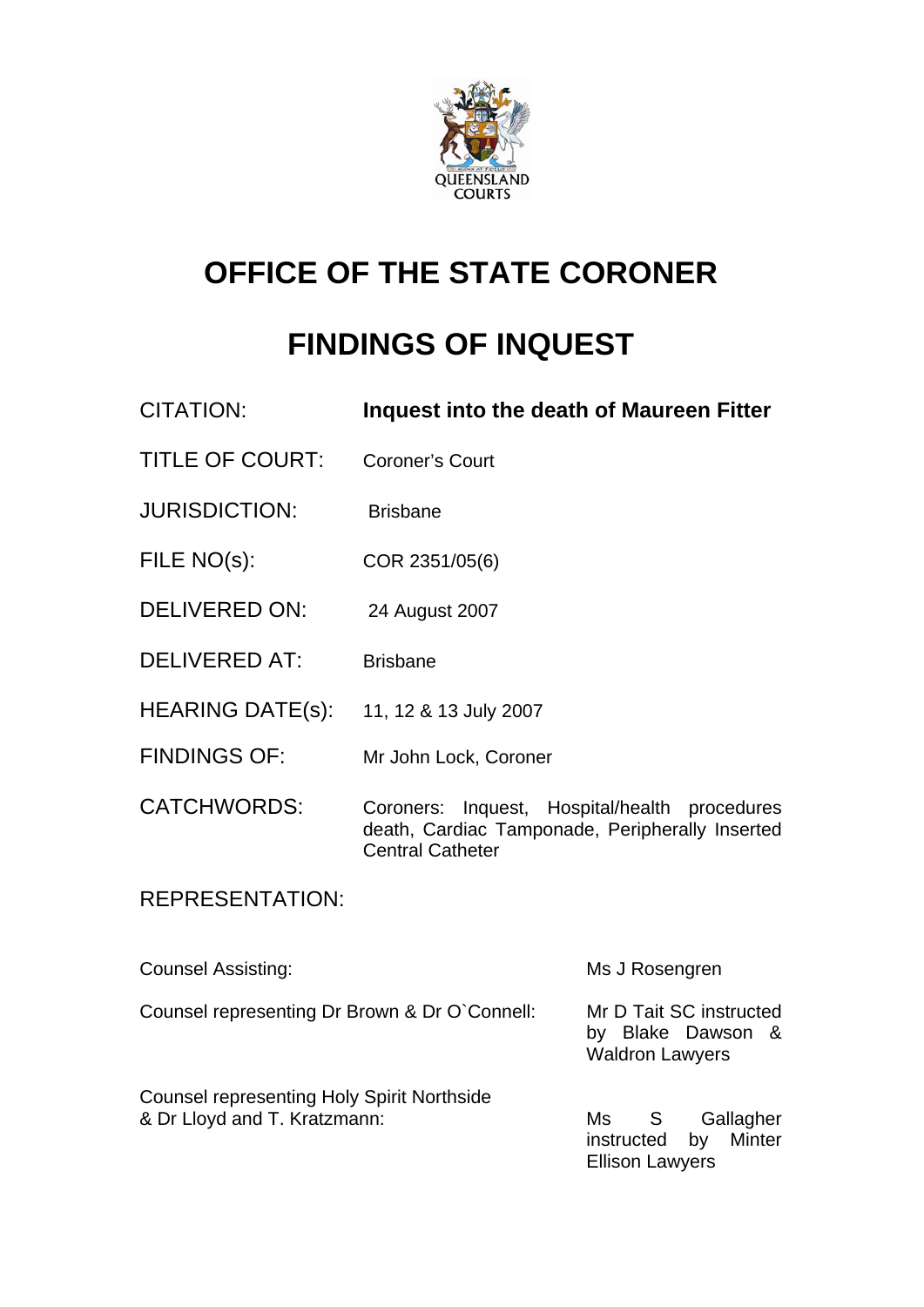The *Coroners Act 2003* provides <sup>[1](#page-1-0)</sup> that when an inquest is held, the coroner's written findings must be given to the family of the person who died and to each of the persons or organisations granted leave to appear at the inquest. These are my findings in relation to the death of Maureen Fitter. They will be distributed in accordance with the requirements of the Act and a copy will be sent to the Office of the State Coroner and placed on the State Coroner's website.

## **Introduction**

Mrs Fitter had been admitted to the Holy Spirit Northside Hospital for treatment for polyps found in her large intestine. A colonoscopy performed in Bundaberg found several polyps of which all but one had been removed. This polyp was removed by a laparoscopic right hemicolectomy on 15 September 2005 at Holy Spirit Northside. The surgery was uneventful but some 2 days later Mrs Fitter developed abdominal distension which was being treated.

Due to a deterioration in her nutritional levels, a physician namely Dr Wagenaar ordered Total Parenteral Nutrition (TPN) fluids to be commenced. This necessitated the insertion of a Peripherally Inserted Central Catheter (PICC line). This was performed by a radiologist, Dr O'Connell on 22 September 2005. The PICC line was inserted into a vein of her right arm and passed through the arm and around into the heart, with the intention of an optimum placement resting at the junction of the superior vena cava (SVC) and the right atrium. Such a placement minimises significantly the chance of the PICC line perforating the wall of the heart.

On 24 September 2005 Mrs Fitter's condition deteriorated rapidly and unexpectedly, and within hours and despite Intensive Care Unit (ICU) treatment, she suffered a cardiac arrest and passed away.

A post mortem examination found TPN in the pericardium and the pathologist opines that the cause of death was due to a cardiac tamponade as a consequence of a ruptured heart as a consequence of total parenteral nutrition.

These findings seek to explain how the death occurred and consider whether any changes to health policies or practices could reduce the likelihood of deaths occurring in similar circumstances in the future.

## **The Coroner's Jurisdiction**

Before referring to the evidence I will say something about the nature of the coronial jurisdiction.

<span id="page-1-0"></span> 1 s 45 *Coroners Act 2003*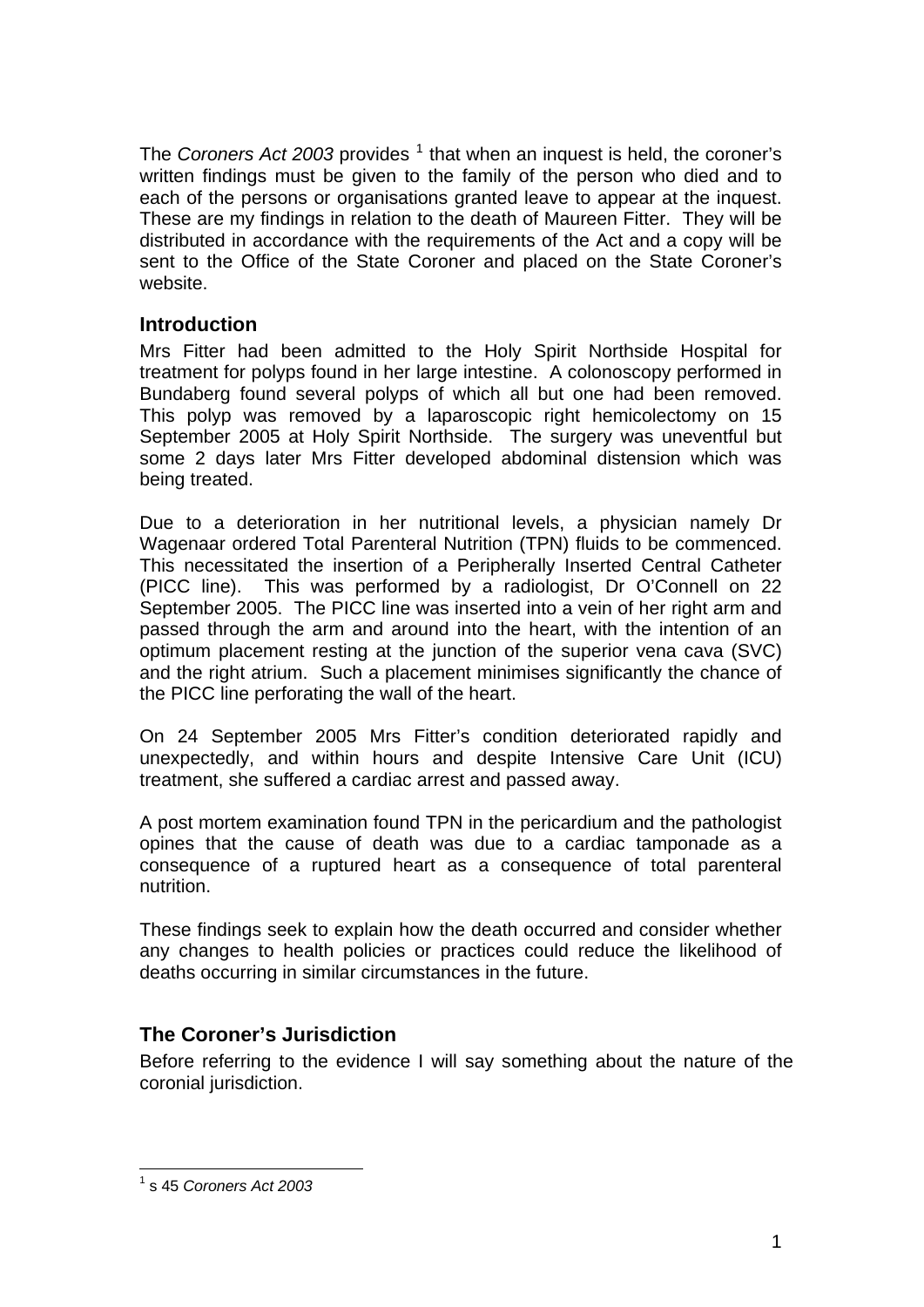## **The scope of the Coroner's inquiry and findings**

A coroner has jurisdiction to inquire into the cause and the circumstances of a reportable death. If possible he/she is required to find:-

- whether a death in fact happened;
- the identity of the deceased;
- $\bullet$  when, where and how the death occurred; and
- what caused the person to die.

There has been considerable litigation concerning the extent of a coroner's jurisdiction to inquire into the circumstances of a death. The authorities clearly establish that the scope of an inquest goes beyond merely establishing the medical cause of death.

An inquest is not a trial between opposing parties but an inquiry into the death. In a leading English case it was described in this way:-

*It is an inquisitorial process, a process of investigation quite unlike a criminal trial where the prosecutor accuses and the accused defends… The function of an inquest is to seek out and record as many of the facts concerning the death as the public interest requires.* [2](#page-2-0)

The focus is on discovering what happened, not on ascribing guilt, attributing blame or apportioning liability. The purpose is to inform the family and the public of how the death occurred with a view to reducing the likelihood of similar deaths. As a result, the Act authorises a coroner to make preventive recommendations concerning public health or safety, the administration of justice or ways to prevent deaths from happening in similar circumstances in future. $3$  However, a coroner must not include in the findings or any comments or recommendations statements that a person is or maybe guilty of an offence or is or may be civilly liable for something.<sup>[4](#page-2-2)</sup>

## **The admissibility of evidence and the standard of proof**

Proceedings in a coroner's court are not bound by the rules of evidence because the Act provides that the court "*may inform itself in any way it considers appropriate."[5](#page-2-3)* That does not mean that any and every piece of information however unreliable will be admitted into evidence and acted upon. However, it does give a coroner greater scope to receive information that may not be admissible in other proceedings and to have regard to its provenance when determining what weight should be given to the information.

This flexibility has been explained as a consequence of an inquest being a factfinding exercise rather than a means of apportioning guilt: an inquiry rather than a trial. $^6$  $^6$ 

<sup>1</sup>  $\frac{2}{3}$  R v South London Coroner; ex parte Thompson (1982) 126 S.J. 625

<span id="page-2-1"></span><span id="page-2-0"></span> $3$  s46

<span id="page-2-2"></span> $4$  s45(5) and 46(3)

<span id="page-2-3"></span> $<sup>5</sup>$  s37</sup>

<span id="page-2-4"></span><sup>6</sup> *R v South London Coroner; ex parte Thompson* per Lord Lane CJ, (1982) 126 S.J. 625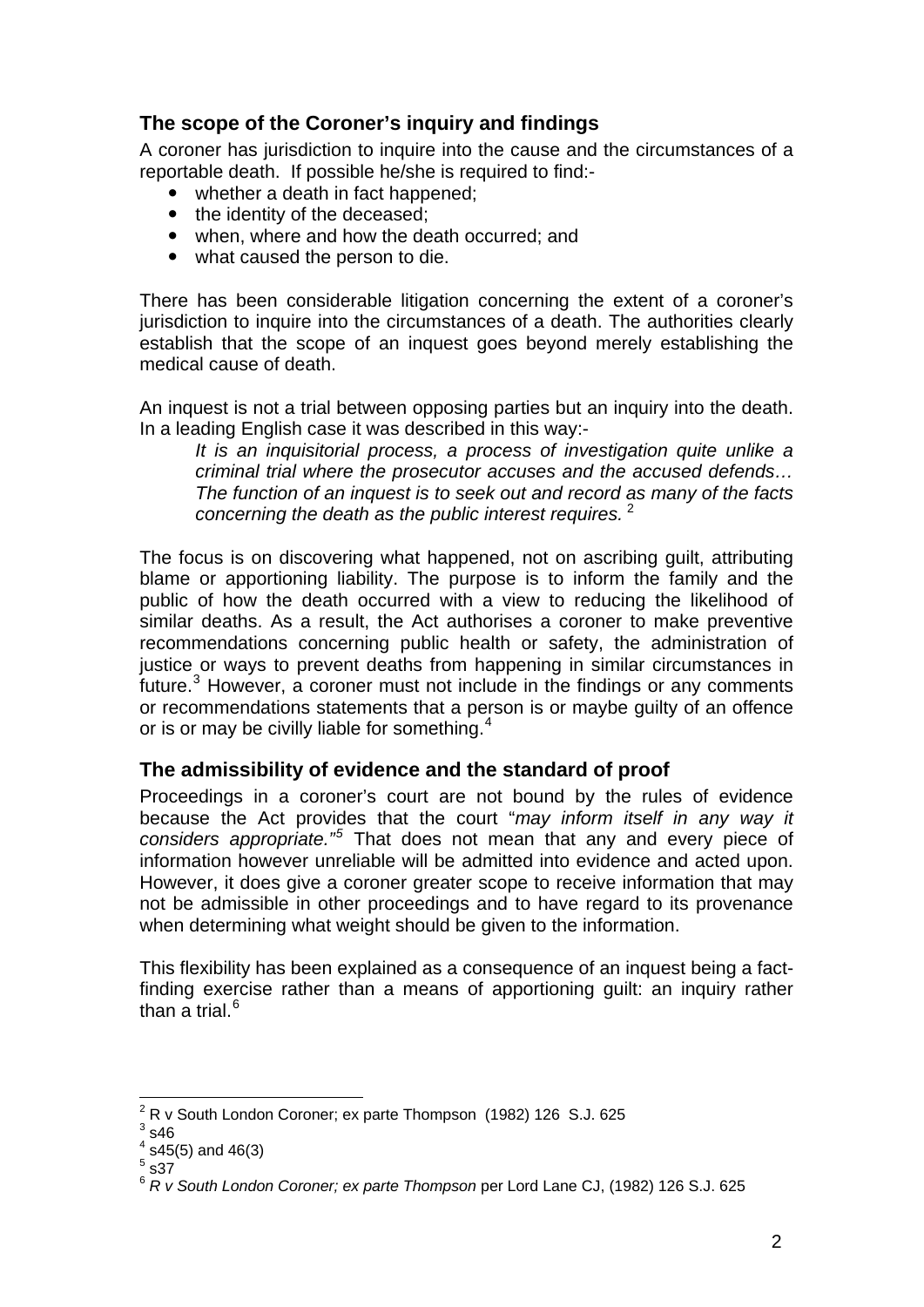A coroner should apply the civil standard of proof, namely the balance of probabilities, but the approach referred to as the *Briginshaw* sliding scale is applicable.<sup>[7](#page-3-0)</sup> This means that the more significant the issue to be determined, the more serious an allegation or the more inherently unlikely an occurrence, the clearer and more persuasive the evidence needed for the trier of fact to be sufficiently satisfied that it has been proven to the civil standard. $8$ 

It is also clear that a coroner is obliged to comply with the rules of natural justice and to act judicially. This means that no findings adverse to the interest of any party may be made without that party first being given a right to be heard in opposition to that finding. As *Annetts v McCann[10](#page-3-3)* makes clear that includes being given an opportunity to make submissions against findings that might be damaging to the reputation of any individual or organisation.

## **The investigation**

The matter was investigated by the State Coroner's office and it was determined that an inquest should be held. A pre-inquest conference was held in Brisbane on 24 April 2007. Ms Rosengren was appointed Counsel Assisting. Leave to appear was granted to the Holy Spirit Northside Hospital and its nurses and medical staff and at the hearing, Ms S. Gallagher instructed by Minter Ellison Lawyers appeared. Leave was also granted to Mr Tait SC instructed by Blake Dawson Waldron Lawyers to appear on behalf of Dr J Brown and Dr T.B. O`Connell. The family of Mrs Fitter was not separately represented but they consulted with those assisting me before and throughout the inquest. The inquest then proceeded over three days commencing on 11 July 2007. Nine witnesses gave evidence and 37 exhibits were tendered. After legal argument, 2 exhibits were withdrawn by consent.

## **Issues and findings to be determined**

It is not necessary to repeat or summarise all of the information contained in the exhibits and of the oral evidence given but I will refer to what I consider to be the more important parts of the evidence.

One of the most significant findings at the autopsy was a collection of 300mls of white milky fluid around the pericardium which is the membrane covering the heart. The white milky fluid was analysed as being very similar to TPN. The TPN was being introduced by the PICC line. The autopsy investigation found evidence consistent with a perforation of the right ventricular wall by the PICC line. The mechanism of how and when this occurred was the main focus of the investigation and the inquest and is an issue of some controversy.

The second main issue for investigation was whether the diagnosis of cardiac tamponade should have been made prior to Mrs Fitter's death and in circumstances where treatment could have been provided which would have

<sup>&</sup>lt;sup>7</sup> Anderson v Blashki [1993] 2 VR 89 at 96 per Gobbo J

<span id="page-3-2"></span>

<span id="page-3-1"></span><span id="page-3-0"></span><sup>8</sup> Briginshaw v Briginshaw (1938) 60 CLR 336 at 361 per Sir Owen Dixon J<br>9 Harmsworth v State Coroner [1989] VR 989 at 994 and see a useful discussion of the issue in Freckelton I., "Inquest Law" in The Inquest Handbook, Selby H., Federation Press, 1998 at 13

<span id="page-3-3"></span> $10^{10}$  (1990) 65 ALJR 167 at 168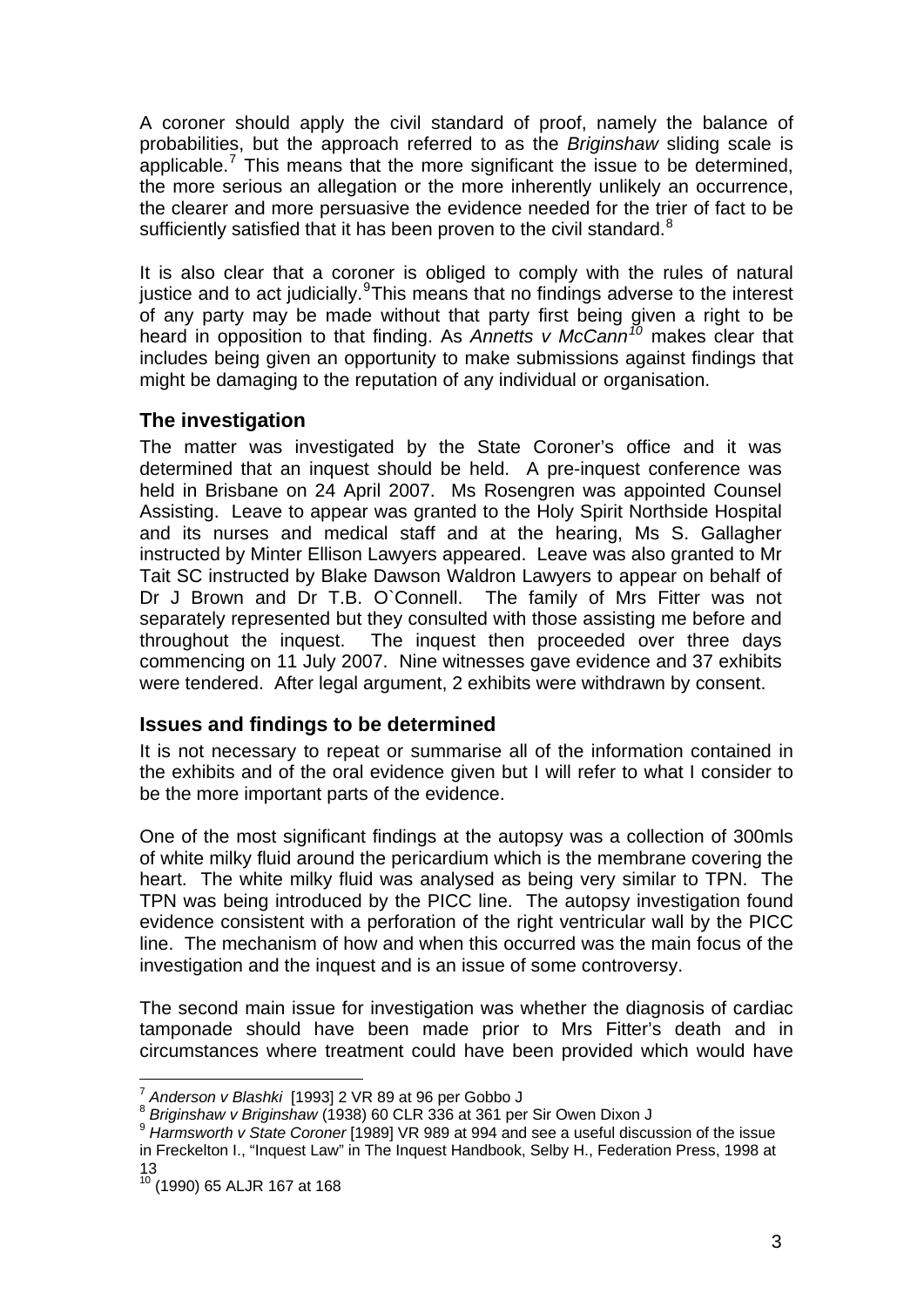enabled her to survive. This also involved an assessment of the level of care provided to her by nursing and medical staff. Ultimately, the findings on that aspect of the enquiry are not controversial.

## **The Evidence**

I will commence by making some general findings of fact which are not controversial and which place some of the issues in context.

### **Medical Procedures up to 25 September 2005**

In early September 2005, Mrs Fitter had a colonoscopy performed in Bundaberg, at which time several polyps were found. The local specialist was able to remove all but one. She was referred to Dr R. Roberts, a gastroenterologist in Brisbane, for removal of this final polyp which was in the part of the large intestine called the caecum. Dr Roberts<sup>[11](#page-4-0)</sup> performed a colonoscopy on 14 September 2005 but due to the location of the polyp he was unable to remove it.

A further referral was then made to Dr Andrew Stevenson, a colorectal surgeon<sup>[12](#page-4-1)</sup>. Treatment options were discussed and Mrs Fitter decided to undergo a surgical removal of the polyp because she was concerned about the possible development of cancer. Surgery was performed on 15 September 2005 by Dr Stevenson. A laparoscopic right hemicolectomy was performed, which essentially removes about half the large intestine including the section where the polyp was situated.

The surgery itself was uneventful. However some 2 days later, Mrs Fitter developed upper abdominal distension. An x-ray showed this was most likely due to an ileus or a small bowel obstruction. An ileus is an obstruction of the bowel that results when the intestinal contents back up because peristalsis fails. Peristalsis is the successive waves of involuntary contraction passing along the intestine and forcing the contents onward. The other possibility was an actual occlusion or twisting of the intestine causing the obstruction.

Dr Stevenson requested the nursing staff to insert a Nasogastric (NG) tube to decompress any potential gastric dilatation. This was unsuccessful because of a previous procedure to treat reflux called a Nissen fundoplication had been performed in 1996. However, her bowels had opened and on reviews by Dr Stevenson over 18 and 19 September 2005, she was reasonably comfortable albeit with some continued moderate distension.

In the early evening of 19 September 2005, Dr Stevenson made a telephone call to the ward with regard to another patient and at the same time also enquired of Mrs Fitter. He was informed that Mrs Fitter had developed shortness of breath. Dr Monica Wagenaar, a physician was requested to review her.<sup>[13](#page-4-2)</sup> Dr Wagenaar arranged a chest x-ray to exclude pulmonary

<sup>1</sup> <sup>11</sup> Statement is exhibit B12

<span id="page-4-1"></span><span id="page-4-0"></span><sup>&</sup>lt;sup>12</sup> Statement is exhibit B15

<span id="page-4-2"></span><sup>&</sup>lt;sup>13</sup> Statement is exhibit B17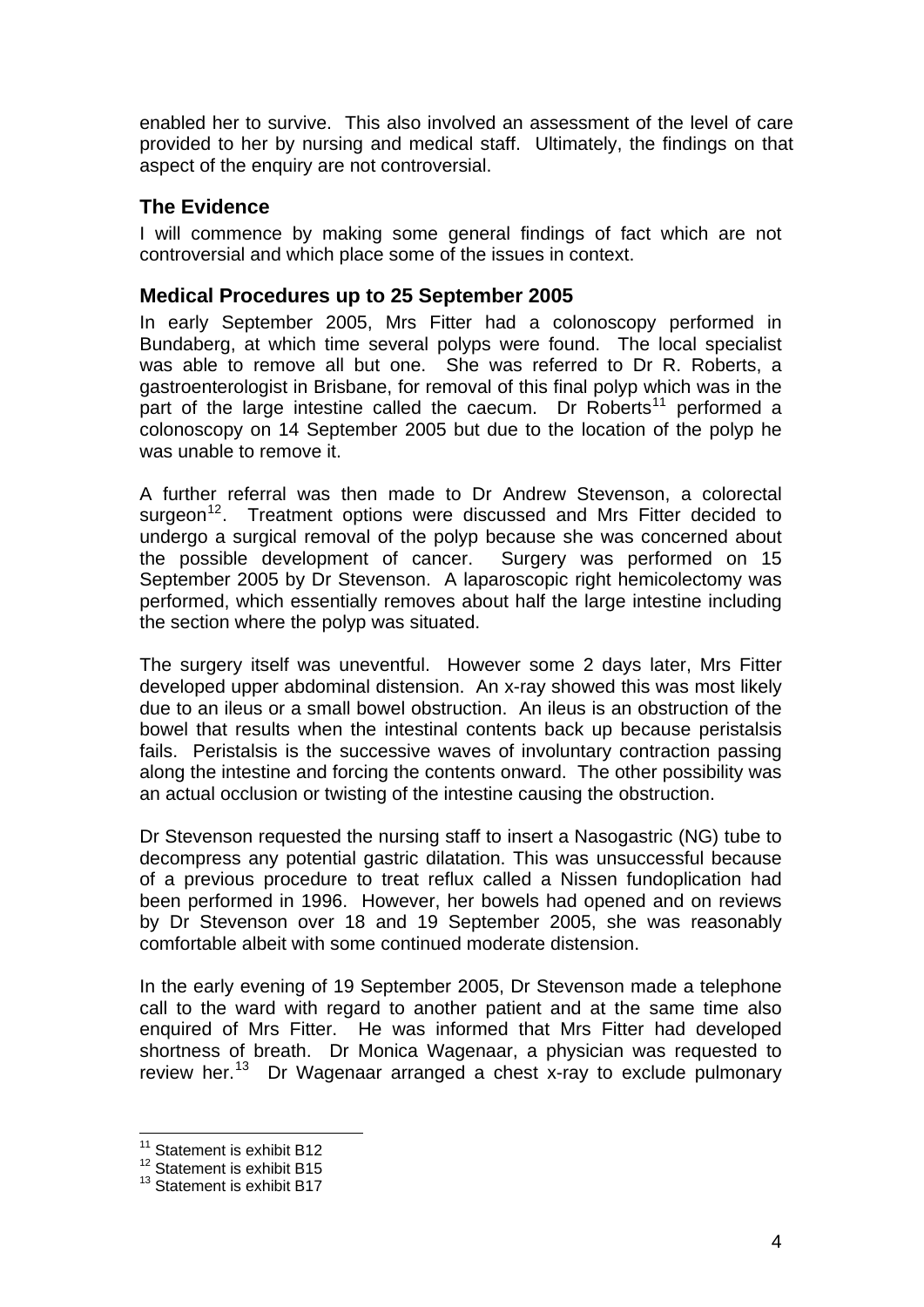oedema and it showed no abnormalities. It was her opinion that the shortness of breath could be explained by the distended abdomen.

Dr Stevenson reviewed her the following morning on 20 September and an abdominal x-ray was performed which showed continued gastric and small bowel distension. Dr Stevenson considered Mrs Fitter still required a NG tube and because of the previous unsuccessful attempts to insert one, he arranged for Dr Roberts to insert it under a general anaesthetic later that day. This resulted in significant improvement in related symptoms over the following 12 hours.

On 22 September 2005, a further CT scan of the abdomen was done which Dr Stevenson thought still showed an ileus or small bowel obstruction. Mrs Fitter was reviewed by Dr Wagenaar that morning. Dr Wagenaar thinks that family members were present for this consultation and were generally concerned about Mrs Fitter's condition, including her nutrition levels. She gave evidence that Mrs Fitter had been essentially fasting for a period of at least 9 days, her phosphate levels were into a very low range and it was not likely that she would get any reasonable nutrition in the next few days. Dr Wagenaar has recorded in the chart that she considered Mrs Fitter to be malnourished and has explained in her statement that whilst she would not ordinarily write this as a diagnosis in a patient's chart, she felt that in Mrs Fitter's case, it was becoming a second significant problem. For this reason she ordered TPN fluids to be commenced at a rate of 20ml/hr and this necessitated the insertion of the PICC line.

The PICC line was inserted by Dr O`Connell and I will refer to his evidence later in this decision.

On the evening of 22 September Mrs Fitter developed atrial fibrillation (irregular rapid breathing of the upper chambers of the heart). Dr Wagenaar reviewed her on 23 September and looked for the usual precipitants including electrolytes and found her to be hypokalemic (a condition where the body fails to retain potassium). An electrocardiograph or ECG was taken which showed ischaemic chambers but this seemed to have resolved on a subsequent ECG.

Dr Stevenson reviewed Mrs Fitter the following morning on 23 September. She continued to have a distended abdomen but was not complaining of pain. He arranged for a gastrografin follow-through which is a radiological investigation to determine whether Mrs Fitter's continuing problems could be explained by an ileus or small bowel obstruction. A clear distinction could not be made so Dr Stevenson made arrangements for Mrs Fitter to return to the operating theatre on Monday 26 September for a laparotomy if her symptoms did not resolve prior to then.

Dr Stevenson arranged for Dr David Clark to cover for him over the weekend and Dr Wagenaar arranged for Dr Jenny Brown to cover for her. Dr Clark<sup>[14](#page-5-0)</sup> saw Mrs Fitter on his morning rounds on 24 September and Dr Stevenson

<span id="page-5-0"></span><sup>1</sup> <sup>14</sup> Statement is exhibit B3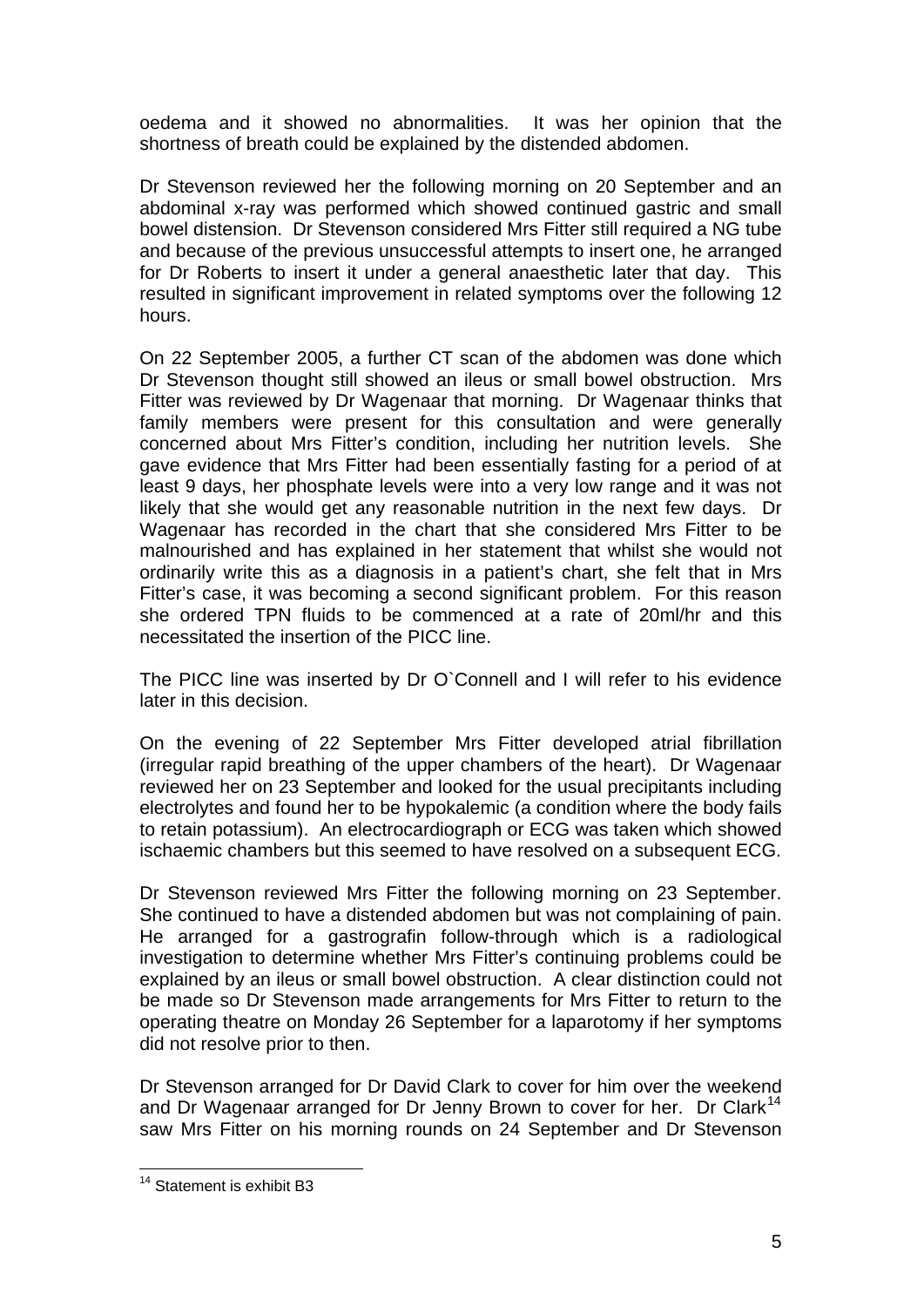telephoned him at approximately 2pm to enquire as to her well being. He was informed that there had been no clinical changes with respect to her abdomen and for this reason he left the plan in place to return her to the operating theatre on the Monday.

Dr Brown saw Mrs Fitter because Dr Wagenaar had told her that she was concerned about her potassium and fluid balance, her TPN management and the large amount of nasogastric contents she had aspirated. Dr Brown considered her condition to be stable but because of the large nasogastric losses she increased the TPN to 60ml/hr.

#### **Findings as to medical procedures up to 25 September 2005**

I will briefly note that no matters arose during the inquest or the earlier investigation which would have anticipated any adverse findings concerning Mrs Fitter's treatment during the course of the various medical procedures in Bundaberg and then at Holy Spirit (other than the PICC line insertion). Members of the family had some firm concerns regarding her treatment by nurses and doctors whilst an inpatient. There may be some issues concerning communication of decisions and the exchange of information but these are not strictly related to the cause of death and are not within the parameters of issues for which I could make any recommendations.

In any case, Dr Barnett from the Hospital, met with the family and it is apparent from Exhibits C16 and C17 that those issues were discussed and he passed them on to the nursing administration. Areas regarding poor communication with medical staff were to be taken to the Medical Advisory **Committee.** 

There was an issue raised by the family concerning whether an X-ray of the chest should have been taken after insertion to ensure that the site of the tip was known. Dr O'Connell used an Image Intensifier to assist in guiding the catheter along the vein to the right atrium. This is effectively an X-ray taken in real time and at the conclusion the final image is taken and kept. This was the image which was the subject of his report referred to earlier.

Dr Clarke agrees. The image Intensifier is a better system for a PICC line and a chest X-ray would not provide or would be unlikely to provide further information.

In the evidence from Mrs Coad, the family raised the issue of a protocol that stated that X-rays be taken at the time of insertion of a PICC line and subsequent to insertion. She stated she had a meeting with the doctor in charge of ICU after the death and saw a document marked as a "Protocol" which dealt with a policy of subsequent X-rays for PICC lines being done. In evidence there was a page of the medical records placed immediately before page 157 headed "Peripherally Inserted Central Catheters (PICC) - Quick Reference". This seems to be a reference for nursing staff. Relevantly, it states "Ensure you have confirmation of correct tip placement before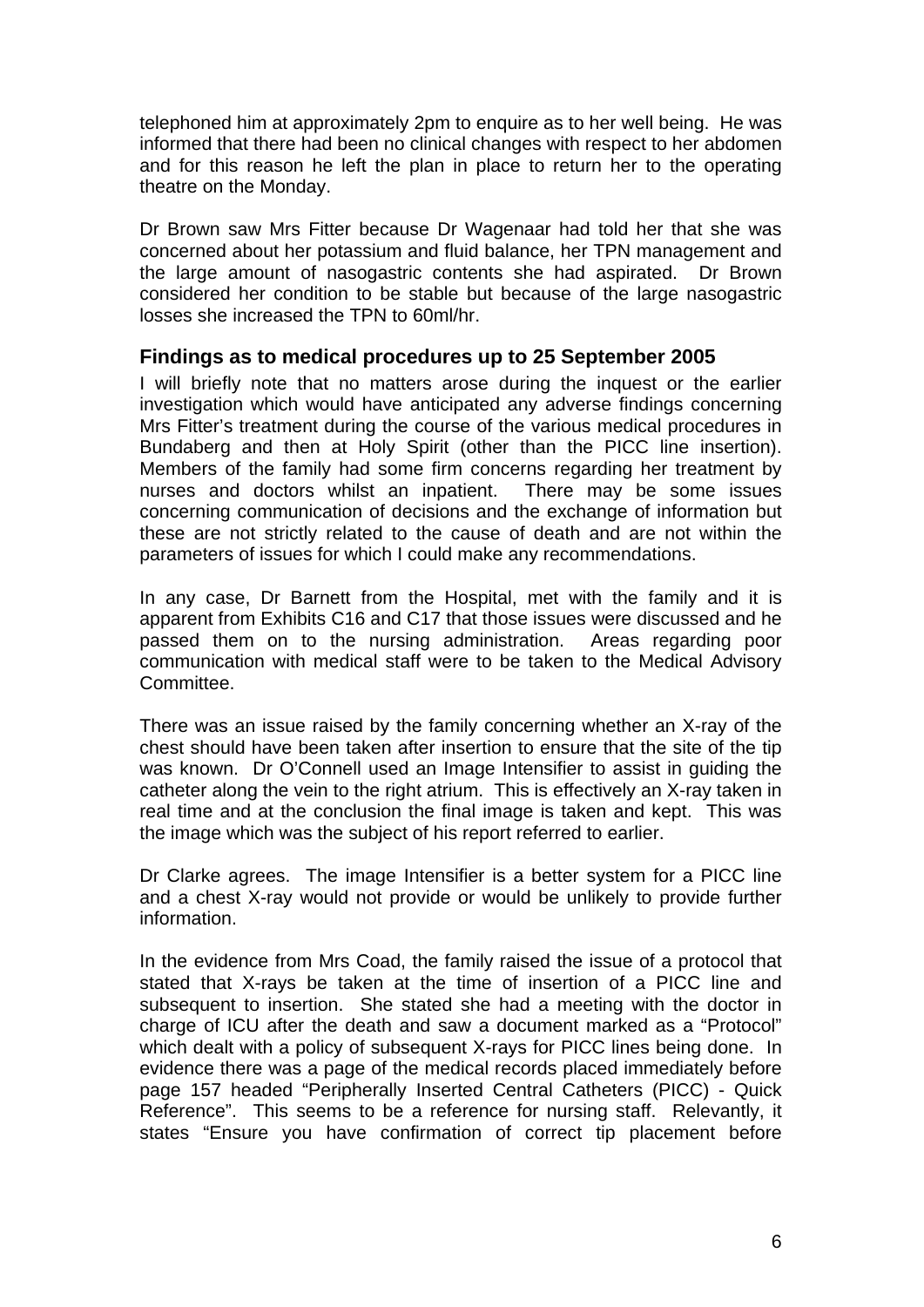connecting fluids to the PICC – check in chart for CXR report."<sup>[15](#page-7-0)</sup> This document makes no reference to subsequent X-rays being done. This was not the document that Mrs Coad recalls seeing.

Mrs Coad was also shown Exhibit C7 which is the Holy Spirit Hospital Policy and Procedures Manual on PICC lines. She says this was not the document shown to her as it was headed as a Protocol. It also makes no reference to a policy of requiring subsequent X-rays to be performed. Exhibit C8 is a more recent version of C7 but again makes no reference to subsequent X-rays being performed. Exhibit C9 is headed a "Protocol for Unblocking Occluded PICC" and may have been a document shown to Mrs Coad but it also makes no reference to subsequent X-rays being taken.

No "Protocol" dealing with subsequent X-rays being taken was identified. Mrs Coad denied that what was being shown to her or discussed was a protocol dealing with future care.

I am satisfied that at the time of death there was no policy or protocol in place that stated that subsequent X-rays should be done. All medical staff gave evidence that the best X-ray was the Image Intensifier and that subsequent Xrays would not have been indicated.

The autopsy found that the small intestine and part of the large bowel were markedly distended with gas but they were surgically joined and the surgical sutures were intact. There was no leakage of fluid or twisting or obstruction of the bowel. The ileus (or obstruction of the bowel) was clearly present on clinical findings but there was no evidence from the autopsy of a reason for this. Further the Hospital medical file and notes clearly show that, at least in a clinical sense as distinct from some of the communication issues, both medical and nursing staff were attentive to her needs, as attested by the number of consultations, tests, scans, referrals to other specialists and procedures which were performed to alleviate the position.

Dr Boots gave evidence in relation to the episode of atrial fibrillation as being an indicator of the catheter impinging on the heart wall or valve or of the cardiac tamponade that was to come. He said that as she was a very sick lady with a severe gut obstruction and exceedingly low potassium both of these conditions in their own right would be a cause for atrial fibrillation. He considered that doing an ECG would not have told anyone very much about the tip of the catheter. Clinically he would not have called for a chest x-ray at that time either.

I note that Dr Roberts' report to Dr Strahan of 14 September 2005 states that Mrs Fitter may be at more risk to remove the residual polyp than through conservative observation but the risks were discussed with Mrs Fitter and there was a verbal request by Dr Roberts it seems, to have the operation. There is no issue concerning the need for the operation.

<span id="page-7-0"></span><sup>1</sup> <sup>15</sup> Document tendered as exhibit C24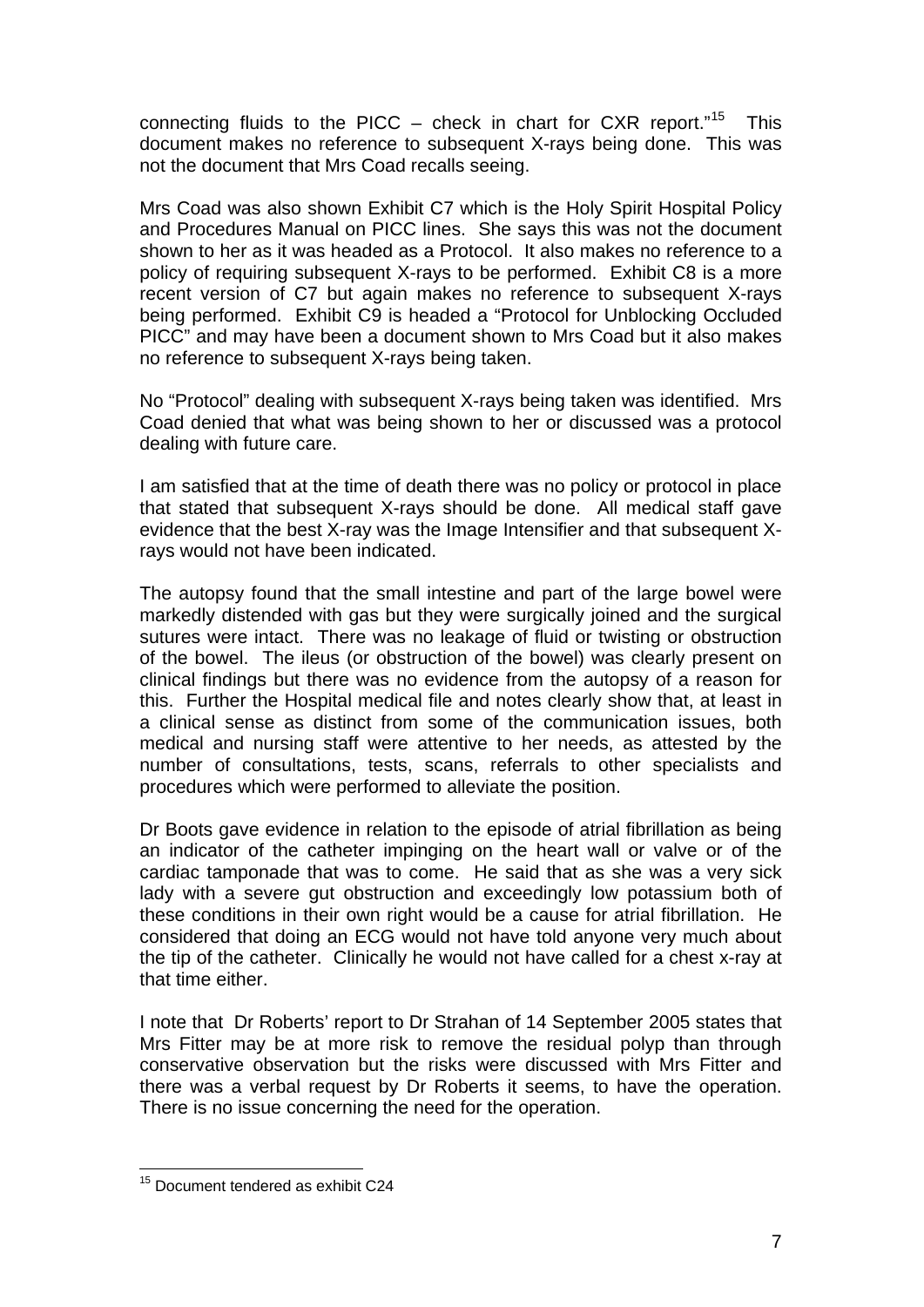Whatever may be the case, the operation to remove the polyp and the subsequent treatment for the abdominal distension were only indirectly related to the cause of death in that the need for a PICC line would not have occurred but for the operation and post operative complications. The further treatment may very well have resolved the ileus or it may have resolved itself.

## **Events leading up to death**

Accepting that the cause of death is due to a cardiac tamponade, it is helpful to explain in general what that is. The heart is covered by a membrane called the pericardium which is a thin doubled layered sac. It usually has a small amount of about 20mls of fluid contained within the layers and that area is called the pericardial space. The purpose of the fluid is to lubricate the 2 surfaces which constantly rub together.

Increased fluid in the pericardial sac results in increased pressure and this interferes with the mechanism of the heart's pumping action and prevents the ventricles of the heart from fully expanding so they cannot adequately fill or pump blood. If the fluid builds up there is a compression of the heart caused by blood or fluid accumulating in the space between the heart muscle and the pericardium. Dr Olumbe describes it as like a bear hug around the heart which restricts it.

A large collection of fluid is life threatening and is known as a cardiac tamponade. The efficiency of the heart's pumping mechanism deteriorates and lowers the body's blood pressure with low stroke volume, shock and often death within hours. In this case 300mls of TPN fluid were found in the pericardial sac at the autopsy so the situation was very serious.

The condition if identified must be treated as a medical emergency. There are no specific laboratory tests to diagnose a tamponade although an echocardiogram will help establish the diagnoses. Many of the signs of tamponade are non specific in that they may also indicate other conditions. It is treated by needle evacuation of the fluid guided by ultrasound which has the effect of lowering the pericardial pressure. If the condition is diagnosed and treated promptly then there is a reasonable prognosis for survival.

At about 11.45pm on 24 September 2005, Registered Nurse Trevor Kratzmann<sup>[16](#page-8-0)</sup> went into Mrs Fitter's room to aspirate her NG tube. She complained of a sore throat and requested pethidine which Nurse Kratzmann declined after reviewing her medication chart. About half an hour later, Nurse Kratzmann went in to see Mrs Fitter again at her request and she complained of feeling hot, a sore throat and difficulty hearing. She was pale, sweating profusely and was cold and clammy to touch. Her observations were of concern to Nurse Kratzmann. He requested another nurse to perform an ECG (RN Shaw<sup>[17](#page-8-1)</sup>) and a short time later phoned Dr Ben Lloyd in the

<span id="page-8-0"></span> $16$  Statement is exhibit B8. RN Kratzmann was not able to be contacted or served with a summons to appear. However his statement is corroborated by the hospital medical notes and other witnesses on most points.

<span id="page-8-1"></span><sup>&</sup>lt;sup>17</sup> Statement is exhibit B14.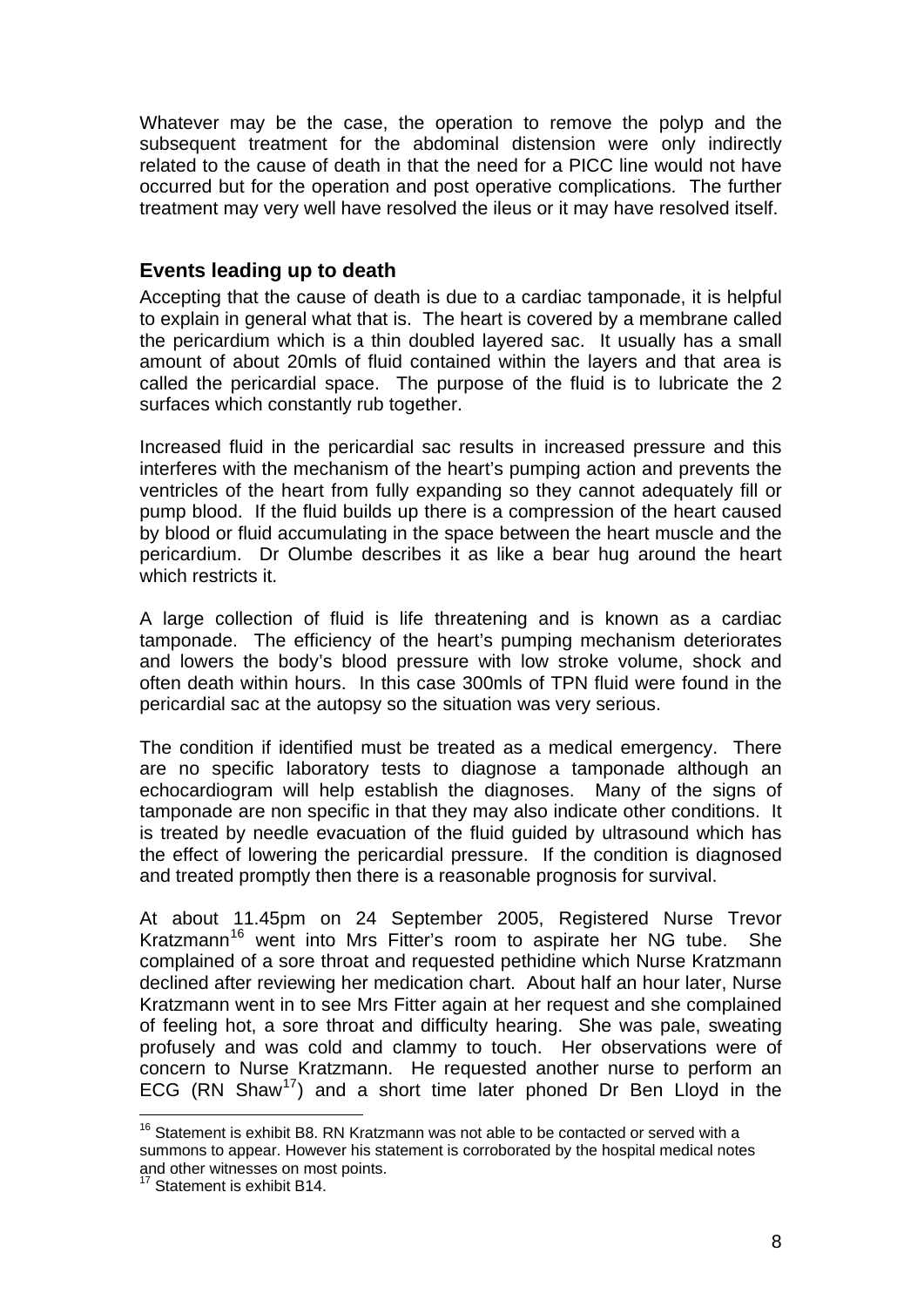Intensive Care Unit (ICU) and explained to the doctor that he was concerned about her condition. Dr Lloyd immediately attended and in summary introduced some treatment regimes, sought advice from the ICU consultant and made arrangements for Mrs Fitter to be transferred to ICU.<sup>[18](#page-9-0)</sup> She arrived in ICU at about 1.30am, and she arrested shortly before 2am, CPR was performed for about 10mins and was ceased after it was decided that further attempts were unlikely to be successful.

In his evidence Dr Lloyd stated that he wished to amend his previous statement and thought that death was more likely to have been around 1.45am to 2am and not 2.15am. He considered that on the symptoms he was faced with that the most likely diagnosis was either pulmonary embolism or a myocardial infarct. He did not consider cardiac tamponade as it was uncommon and her reasons for being in hospital were to do with her bowel not her heart. He did not consider problems associated with the PICC line as the usual problems occur at insertion and this was some days later.

He was asked about an X-ray being taken which may have indicated that a cardiac tamponade was occurring. He had considered and made a telephone call for a Computer Tomography Pulmonary Angiogram (CPTA) but the call was not answered. In any event she needed to be stabilised first for that to occur and had to be taken to the ICU for stabilisation. She arrested soon after she got to ICU.

Dr Rob Boots is highly qualified practitioner in intensive care. He examined the hospital file and other documents and provided three reports and gave evidence.<sup>[19](#page-9-1)</sup> Dealing only with the issue of the treatment in the ICU, he said that given that perforation by the PICC line must have occurred some time after insertion and with the sudden development of symptoms there was little opportunity for a clinical diagnosis of cardiac tamponade to be made. There was no haemo dynamic evidence of tamponade and it would not be on the top of his list particularly in a person who was not a heart patient. In her condition, being very sick, and with a nasty bowel obstruction, the restriction on cardiac output by the amount of detected TPN fluid would have led rapidly to cardiac arrest.

Dr Boots considered that resuscitation procedures followed were in line with current standards of practice and Dr Lloyd's treatment was appropriate. He said that her chart reads as a pulmonary oedema or cardiac arrest and it is noted that this was the assessment of Dr Lloyd.

On the issue as to whether a chest X-ray should have been done when she deteriorated which may have indicated the fluid in the pericardium he said the X-ray would not necessarily show the fluid. In any event evacuating the fluid was not a straightforward procedure. It requires much training and had many risks. You could not run in blindly.

<span id="page-9-0"></span><sup>&</sup>lt;sup>18</sup> Statement is exhibit B9

<span id="page-9-1"></span><sup>&</sup>lt;sup>19</sup> Exhibits D1, D2 & D3 are his reports.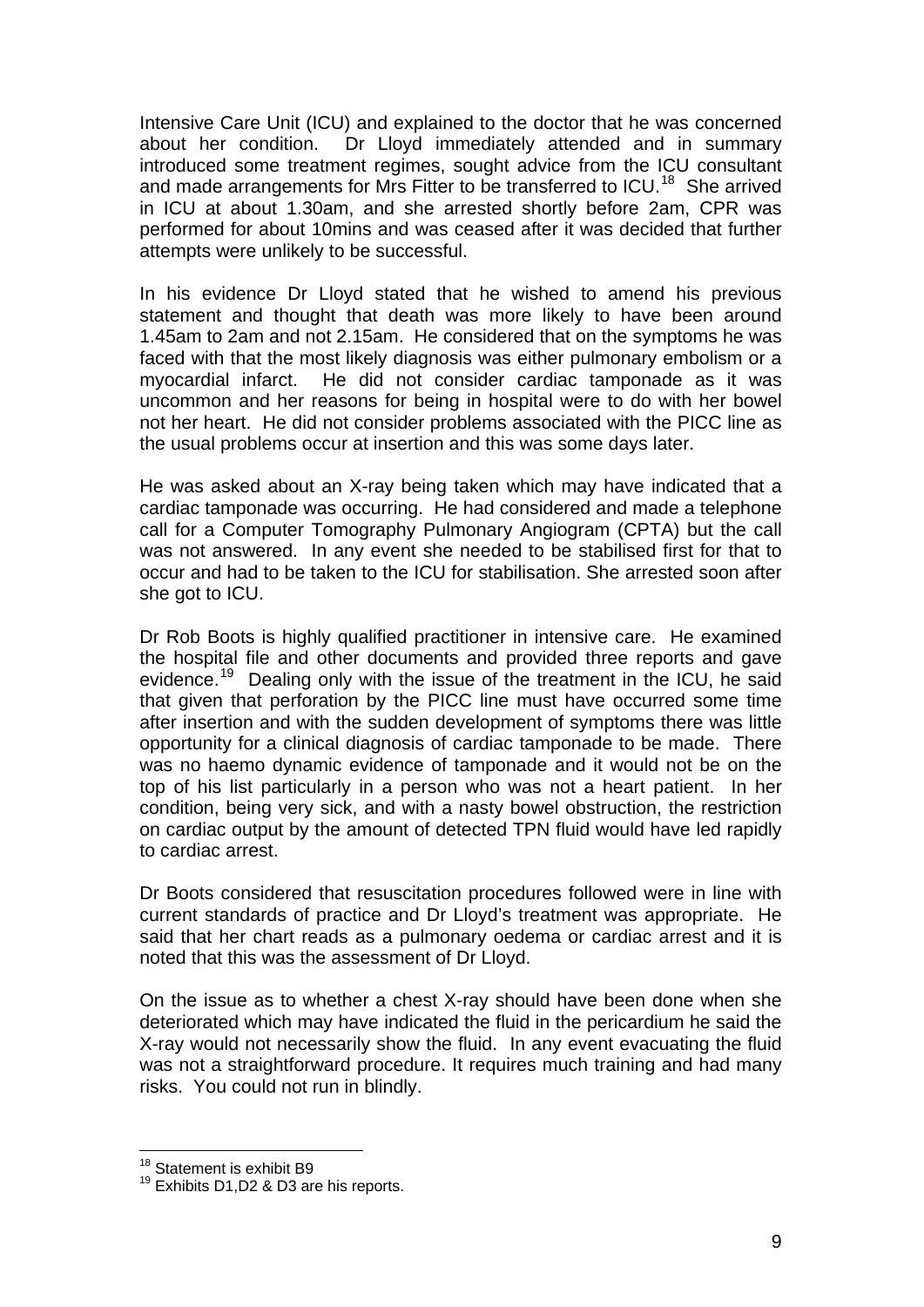On the basis of this evidence and a consideration of all other relevant evidence the court is satisfied that the treatment provided by nursing and medical staff on the night of 24 September and the early hours of the 25 September 2005 were appropriate and in line with current standards of practice and no adverse findings or recommendations should be made.

#### **Issues concerning the PICC line**

Accepting for the moment the opinion of the pathologist that there is evidence consistent with a perforation of the right ventricular wall by the PICC line, the substantial issue of controversy is how the tip of the PICC line could have ruptured the wall of the right ventricle if it was in fact resting at the top of the atrium.

The other significant issue for determination is when this occurred. These issues will now be explored.

Exhibit C18 is a diagram of the heart. The heart has 2 upper chambers, called the right and left atria and 2 lower chambers called the right and left ventricles. The right atrium receives blood from the upper and lower body through the SVC and the inferior vena cava (IVC) respectively. The right atrium opens into the right ventricle through the tricuspid valve which only allows the blood to flow from the atrium into the ventricle but not in the reverse direction.

As is known a few days before Mrs Fitter's death, Dr O'Connell inserted a double lumen PICC line. It is a long, thin, flexible catheter which is inserted into one of the large veins of the arm near the bend of the right elbow. It is then advanced through increasingly larger veins, towards the heart. An examination of the PICC line itself shows it is of a soft plastic/silicone nature with the tip being even softer and it is difficult to see how it could of itself, cause a perforation of the relatively thick wall of the heart. In this case, there is evidence of a perforation and it would seem from the medical literature such instances occur, albeit rarely.

The catheter<sup>[20](#page-10-0)</sup> was an Arrow brand PR-05052-LW and 50 cm in length. A sticker in Mrs Fitter's chart<sup>[21](#page-10-1)</sup> at pg 61 shows that the exposed catheter length once it was inserted was "0". This means that there was no catheter left outside the skin and the entire 50cm had been inserted.

Dr O'Connell provided a statement to the Coroner<sup>[22](#page-10-2)</sup> and gave evidence at the inquest. Not unusually, he has no independent recollection of performing this procedure at 3.20 pm on 22 September 2005. In his statement he describes his usual practice when inserting such a line under image intensification. Following insertion, a final image from the Image Intensifier was taken and the report of this[23](#page-10-3) states that the tip of the PICC line *"lies in the right atrium"*.

<span id="page-10-0"></span> $20$  An example is exhibit C19

<span id="page-10-2"></span><span id="page-10-1"></span> $^{21}$  page 61 of medical records<br> $^{22}$  Statement is B11

<span id="page-10-3"></span> $^{23}$  page 27 of medical records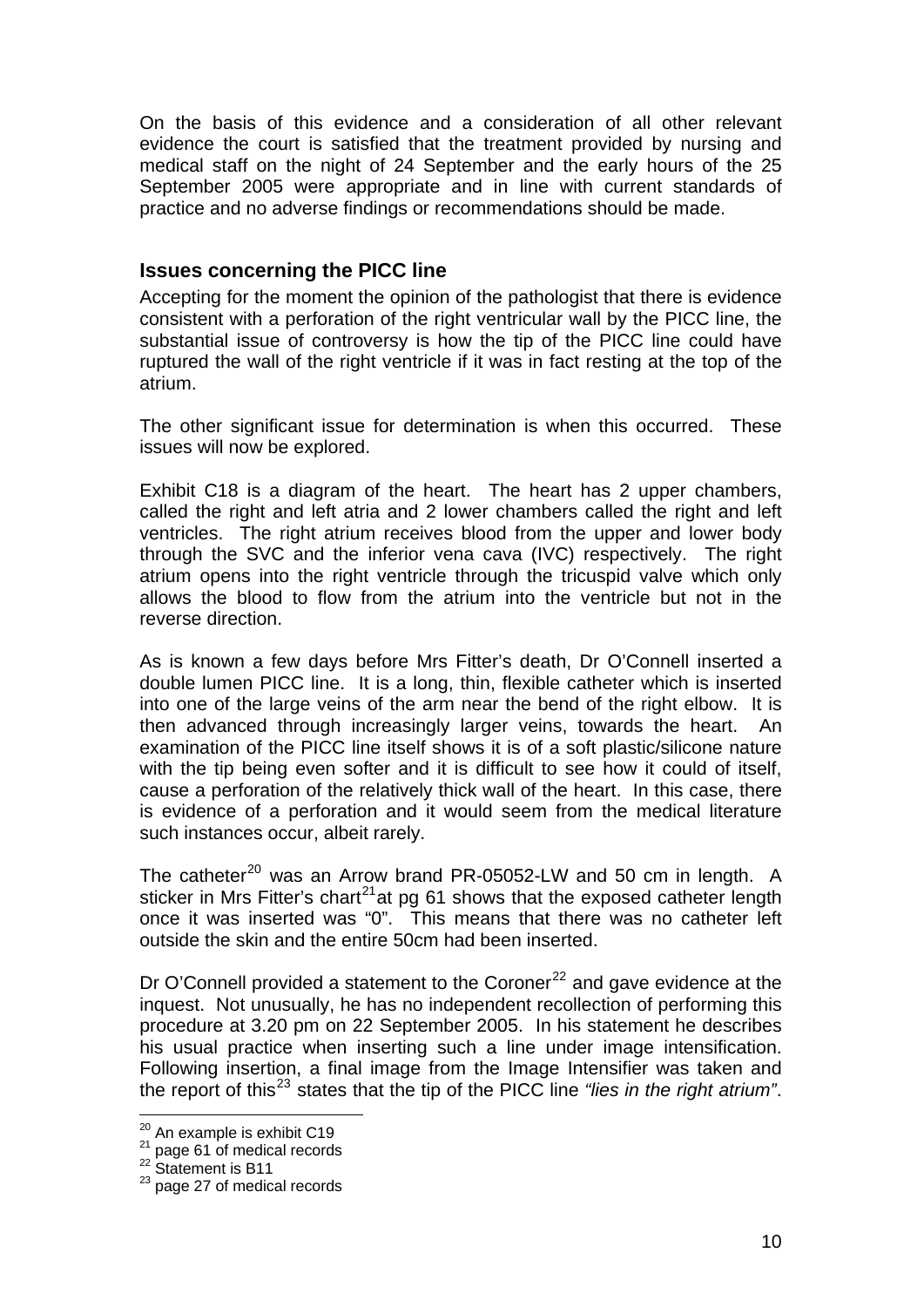Dr O'Connell explains in his statement that he has reviewed a copy of that xray and considers that more accurately it in fact shows the position of the tip being in the right atrium/SVC junction which is in a slightly higher position than that recorded in the report.

At the end of the catheter tube outside the body, each lumen has a special cap to which a drip line or syringe can be attached. There is also a clamp to keep the tube closed when it is not in use.

There is little controversy as to the methods adopted to insert the PICC line. All witnesses agreed with the appropriate method and there is nothing to suggest this was not the method used by Dr O'Connell.

There is however, a wide divergence of opinion among the experts as to a number of crucial issues. These include:

- 1. The positioning of the tip of the PICC line as shown on the Image taken from the Image Intensifier;
- 2. When or even if a perforation of the right ventricle occurred from the PICC line; and
- 3. The appropriate length of catheter introduced.

## **The Position of the Tip of the PICC Line and length of catheter introduced**

Dr O'Connell examined the X-ray in Court and maintains the tip of the catheter can be seen at the junction of the SVC and right atrium.

From a lay person's point of view what can be seen and only when it is pointed out, is a line progressing to a slightly darker and thicker point and then follows what seems to be a discernible line further down into what would be the right atrium. The bottom of the right atrium is not seen. All experts agree that the quality of the imaging is faint.

Dr O'Connell sees the tip just at or above the darker point described above.

Dr Robert Clarke is an experienced radiologist. He provided 2 reports and gave evidence.<sup>[24](#page-11-0)</sup> In his first report dated 2 July 2007<sup>[25](#page-11-1)</sup>he states that the Xray supplied does not clearly indicate where the tip terminates. He said there was a faint impression of a catheter passing off the bottom of the film beyond the right atrium.

In his second report of 6 July 2007 $^{26}$  $^{26}$  $^{26}$  he altered his position as to the PICC line position. He reviewed 10 separate patients who had Arrow catheters inserted and reviewed an uninserted catheter on fluoroscopy. He now says that he agreed with Dr O'Connell that the tip lies at the junction of the SVC and right atrium. The perceived faint linear density which appears to lie medially cannot be accounted for. On the basis that there was no

<sup>&</sup>lt;sup>24</sup> Reports are exhibits D5 & D6<br><sup>25</sup> exhibit D5

<span id="page-11-2"></span><span id="page-11-1"></span><span id="page-11-0"></span> $^{25}$  exhibit D5<br> $^{26}$  Exhibit D6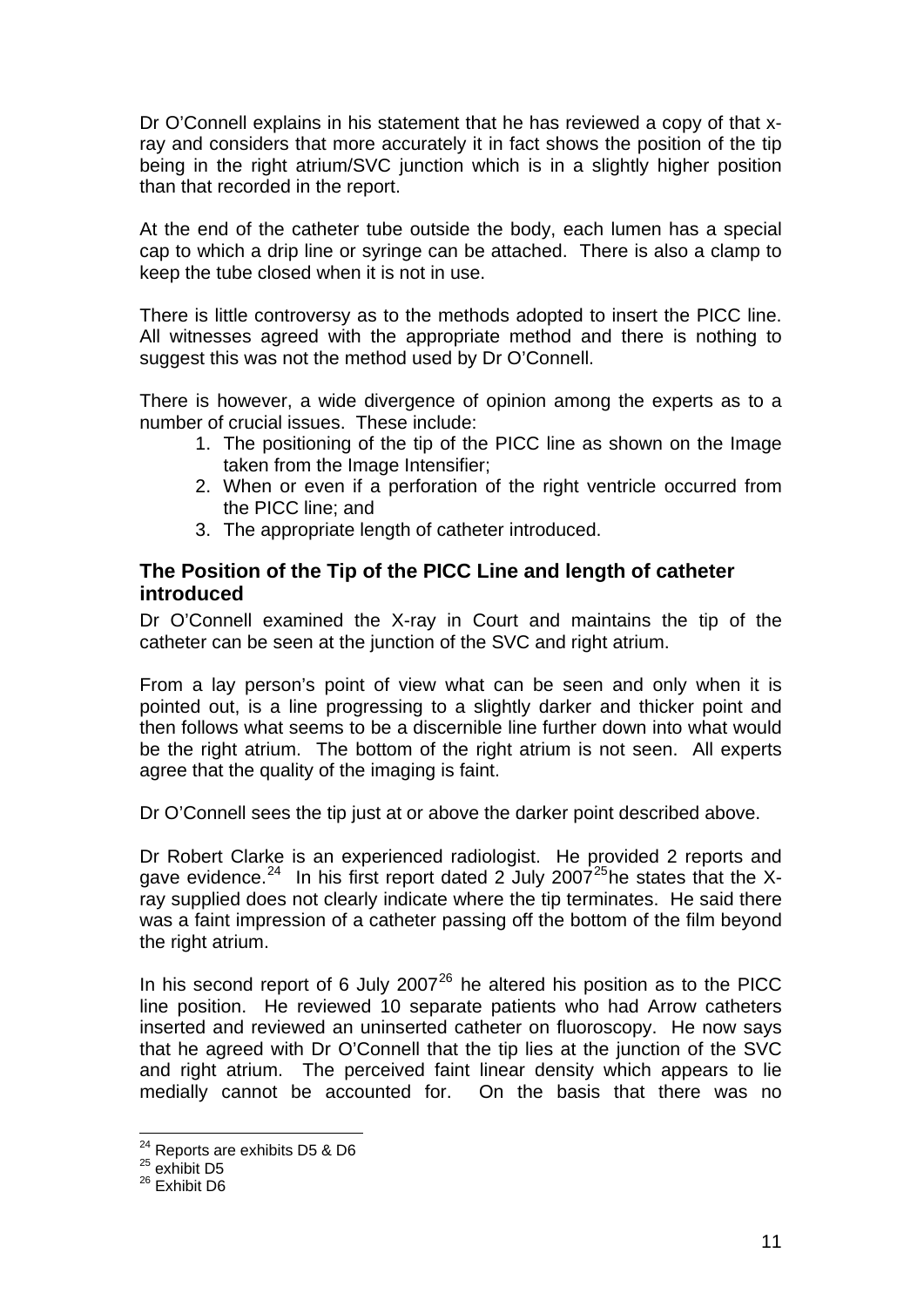redundancy of catheter it would be impossible for the catheter to have migrated more distally.

In his evidence Dr Clarke said he had considered further material and information he had been given and changed his view as set out in his second report. He says that in his opinion it remains unclear as to the position of the tip and that the density lying further from where he thought the tip was, may be the catheter.

Dr Clarke gave evidence that taking into account a person of Mrs Fitter's height and weight and the position of insertion in her arm, that it would take about 40 cm of catheter or a bit under to reach the junction of the SVC and the right atrium. On that basis he also thinks there was too much catheter placed.

Dr Clarke raised an issue of possible looping of the catheter. He said that looping would be difficult to reproduce and to exactly superimpose on itself and cannot see how this could be done in the part shown on the X-ray, which is from the axilla through to the SVC and into the atrium. If the wire was used to insert the catheter it would be unlikely to loop. If the wire was not used it was possible to loop at some place in the arm.

Dr Clarke suggested that on the basis the whole 50cm was introduced and accepting a perforation occurred in the right atrium then he postulated that the guide wire was reversed and the stiffer end perforated fully or partially the right atrium at initial insertion. He stated that the distance between the junction of the SVC and right atrium and the area of perforation found at autopsy in the right ventricle was 8 to 10 cm. He opined that the catheter may have gone through the right ventricle. The tip with TPN fluid was being infused through the top hole of the tip and inside the pericardium and the saline solution was being infused through the other lumen and through the other hole in the catheter and was still in the ventricle or the heart wall, thus explaining why mainly TPN fluid was found in the pericardium and why 300mls of fluid was found and not 5 litres.

As to the possibility of a catheter migration which then perforated the ventricle wall, Dr Clarke said it is not impossible but the heart wall would have had to be pretty weak. He discounted the possibility of the catheter without the wire insertion being capable of perforation as the tip was quite soft.

Although Dr Clarke was unsure as to the location of the tip, with the overall circumstances of the entry point of the catheter, the length inserted, evidence of a perforation of the right ventricle and with a pericardium full of TPN there were very few other explanations. He said that some of the TPN fluid could have been absorbed through the lymphatic system but he was not an expert in that area.

During cross examination Dr Clarke said that he can see the PICC line distally but agreed that it is a matter of interpretation. On the basis that the wire was still inserted at the time of perforation the PICC line would have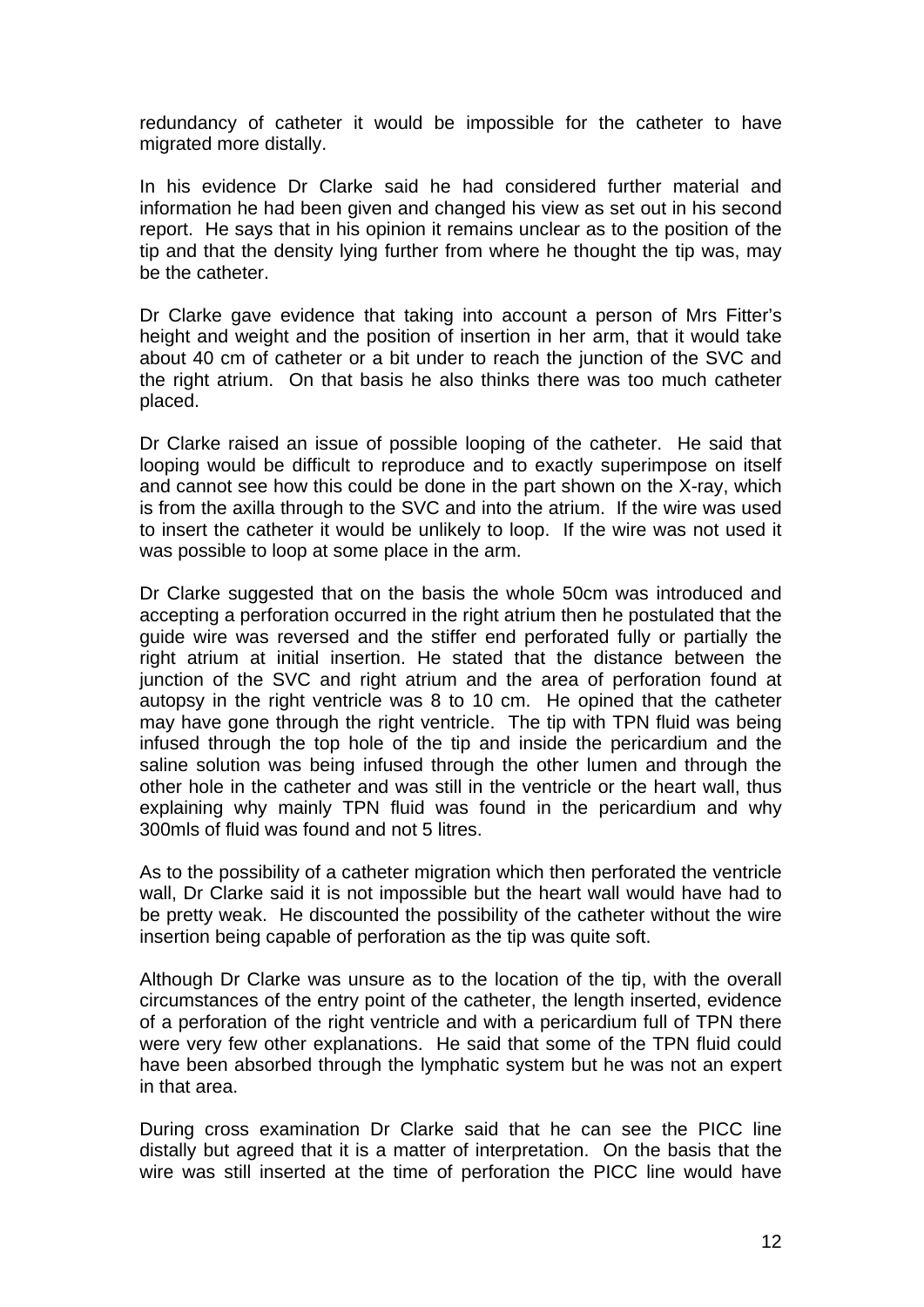perforated and stayed in the wall for the whole time from insertion to death. He agrees that if pushed through 3 days earlier one should have seen detectable abnormalities much earlier.

Dr Gregory Slater is also a radiologist who provided a report to Blake Dawson and Waldron<sup>[27](#page-13-0)</sup> and he also gave evidence. He states that the tip of the catheter appears to lie just below the level of the carina in the region of the distal SVC and cannot be traced further distally. It does not pass into the right atrium or right ventricle. He said it was not uncommon to put the whole 50 cm of PICC line in and disagreed with the assertion that it should have only been 40 cm for a person of her height and weight. He estimates the distance to SVC/right atrium at 45 to 50 cm. On his view he says that the pathologist has to be wrong about his findings as to a perforation. He finds it hard to imagine a hidden loop.

Dr Robert Boots located the tip of the PICC line in the general area located by Dr O'Connell and Dr Slater. He said the film quality is very poor but he cannot see the line distally going into the right atrium/ventricle. He did not have a satisfactory answer for how the wall came to be perforated, but that it most probably occurred by catheter migration. On the basis the tip is where he says, then migration could only occur from looping. Looping is possible and not uncommon when inserting a line through a blind technique, that is where a PICC line is inserted without the use of a continuously viewed image intensifier and an X-ray is only taken to confirm its final placement. You would not necessarily see it with an Image Intensifier, although the likelihood of this is less given you are monitoring the PICC line's path.

Dr Boots thought it was unlikely that the heart muscle was perforated at time of insertion. There would have been symptoms from bleeding and there would have been pain.

He would discount the view that there was a tear in the ventricular wall as there would be more blood found in the pericardial sac. He was asked for his opinion regarding Dr Olumbe's view that there was a partial perforation, a necrosis of the muscle and that TPN fluid leaked through in the hours before and the wall gave way. Again he thought that there would be more blood than TPN found in the pericardium if that was the case and that *"a hole is a hole"* and what would seep through was the total contents of the chamber which would mainly be blood with a small amount of TPN.

Dr Boots agreed that there could have been an earlier perforation with a partial healing and even necrosis of the wall but if the wall had just given way then it would be the scenario referred to above. The TPN found in the pericardium is more in keeping with a slow ooze from the catheter with it being in the pericardium for some time. When it perforated into the pericardium is a difficult question to decide.

<span id="page-13-0"></span><sup>1</sup> <sup>27</sup> Report is Exhibit D8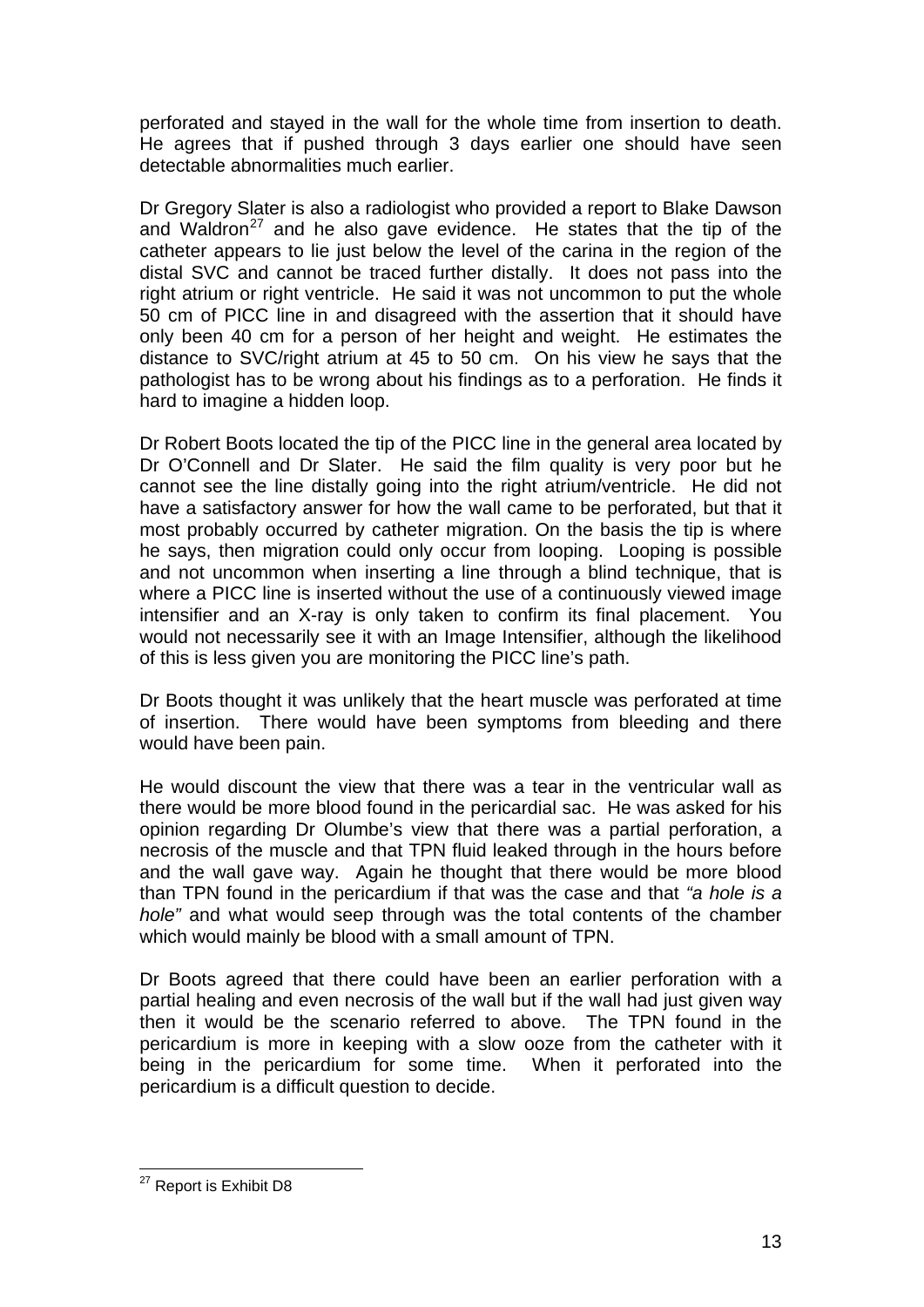He discounts Dr Clarke's view that there was an inadvertent perforation of the wall at insertion when wires were put in backwards and the tip perforated the pericardium. This is because it would have had to be inside the pericardium for 57 hours and he would have expected more symptoms earlier. There was no progressive rise in blood pressure and the heart would react to a perforation rapidly. There would have been pain, increasing tachycardia, increasing pulse and decreasing blood pressure. That was not found in the nursing observations.

Dr Boots' view was that there had been a redundancy in the PICC line probably around the subclavian area and that the tip appeared to be positioned at the junction of the right atrium and SVC. He thinks the PICC line migrated and forced itself through in the hours before death and the catheter must have been in the pericardium.

Dr O'Connell identifies the tip as being at the junction of the SVC and right atrium. He can see the faint linear density referred to by Dr Clark but sees it as a radiolucent line going to a vessel. He disagrees with the view that with a person of Mrs Fitter's height and size that inserting 50cm of catheter would mean there must be some redundancy as there are a number of variables and if placed under image intensifier it is the safest method possible.

Dr O'Connell is at a loss as to how it occurred. He does not agree with Dr Boots' scenario of line migration. He has heard of it happening in other cases but does not accept it occurred in this case. He disagrees with the possibility of looping because the size of the vein is 6 to 8 mm and it would be impossible to loop it with the wire. He would consider it very unlikely that he could put the guide wire in backwards. He loads it and always checks.

In relation to a partial perforation Dr O'Connell said the autopsy report shows no evidence of a haemorrhagic track which would have been expected if the wire or catheter had gone through. He was informed of the evidence given by the pathologist that the pathologist had found there was an earlier perforation, necrosis of the heart muscle by trauma and not infarction, and seepage of TPN fluid. He said that the heart wall then gives way. The pathologist also had found evidence of a 4mm tear and tracks. Dr O'Connell could not comment on these matters.

One issue that arises is the length of catheter introduced. In this case it was the full 50cm. Dr O'Connell does not agree with the view of Dr Clarke that 50cm was too much catheter and that warning bells should ring if that occurred. Dr Slater is of the same view as Dr O'Connell.

## **Autopsy evidence**

1

Dr Alex Olumbe performed a post mortem examination on 26 September 2005.  $28$  I do not intend to set out in detail his findings other than as is necessary. He has been a forensic pathologist for 14 years and has worked

<span id="page-14-0"></span> $^{28}$  His reports are exhibits A2 & A3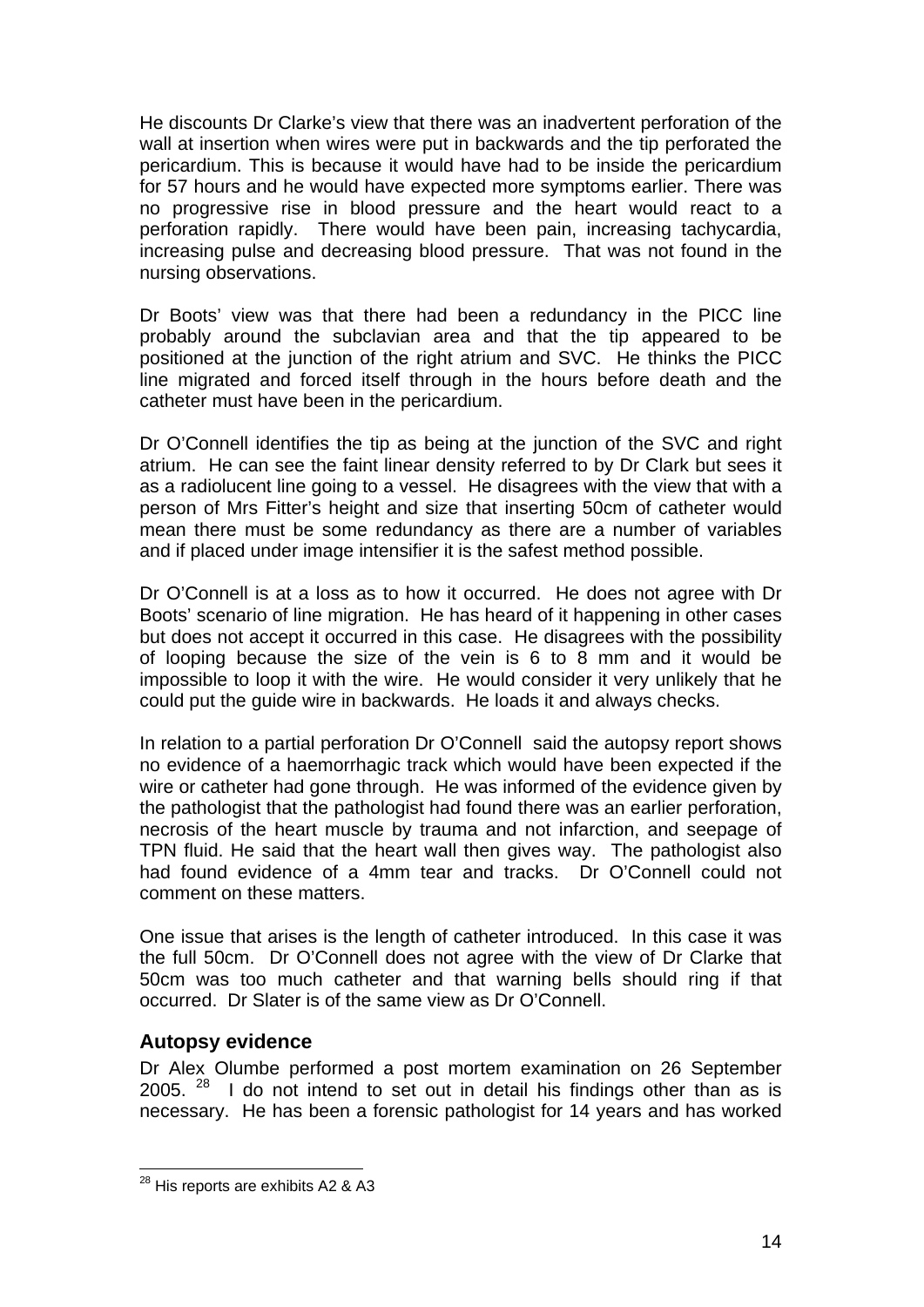at the John Tonge Centre for 5 years. He would have performed 18,000 autopsies.

He found that the small and large bowels were markedly distended with gas and this would be consistent with the clinical findings that there was an ileus or small bowel obstruction. The small bowel and large bowel were connected, there was no leakage and the surgical sutures were intact. There was no twisting or obstruction of the bowel. He concurred with the opinion of Dr Stevenson that there was no abnormality in the bowel that would have caused death.

There was evidence of severe coronary atherosclerosis which of itself can cause a sudden and unexpected death but there was no evidence that there had been a myocardial infarction with a subsequent rupture of the heart.

There was evidence of mild to moderate emphysema in the lungs but he was of the view it would need to be more widespread or severe to cause death. There was a liver tumour which was benign and not related to death.

The significant finding was the collection of 300ml of milky bloodstained fluid in the pericardium. He was of the opinion that this amount would cause death from a cardiac tamponade.

Samples of this fluid were compared by Linda Jones, Scientific Officer, with a bag of TPN fluid obtained from the Holy Trinity Hospital Pharmacist. That analysis showed the two samples had a very similar fatty acid composition.<sup>[29](#page-15-0)</sup> She stated in her evidence that there was a very, very high likelihood they were the same type of fluid. She excluded any suggestion that it was a chylous fluid as suggested by Dr Clarke.

The fluid from the pericardium was stained with blood and she opined that it consisted of 50% TPN, 25% blood and 25% of other fluid. It is noted that the double lumen PICC line was placing both TPN fluid and saline through the two lumens of the PICC line. Dr Olumbe opined that the blood staining of the fluid was indicative of leakage of blood at the time of perforation.

I am satisfied beyond any possible doubt that the fluid found in the pericardium at autopsy included the TPN fluid that was being given to Mrs Fitter through the PICC line.

It is Dr Olumbe's opinion that the tip of the line perforated the wall of the right ventricle in the area shown and marked on the diagram of the heart<sup>[30](#page-15-1)</sup> and that as a result of the perforation, the TPN fluid from the line seeped or leaked into the pericardium.

Dr Olumbe found there was no evidence of trauma to the right atrial wall. On naked eye examination there was no obvious perforation in the right ventricle

<sup>&</sup>lt;sup>29</sup> Exhibit A4

<span id="page-15-1"></span><span id="page-15-0"></span> $30$  Exhibit C18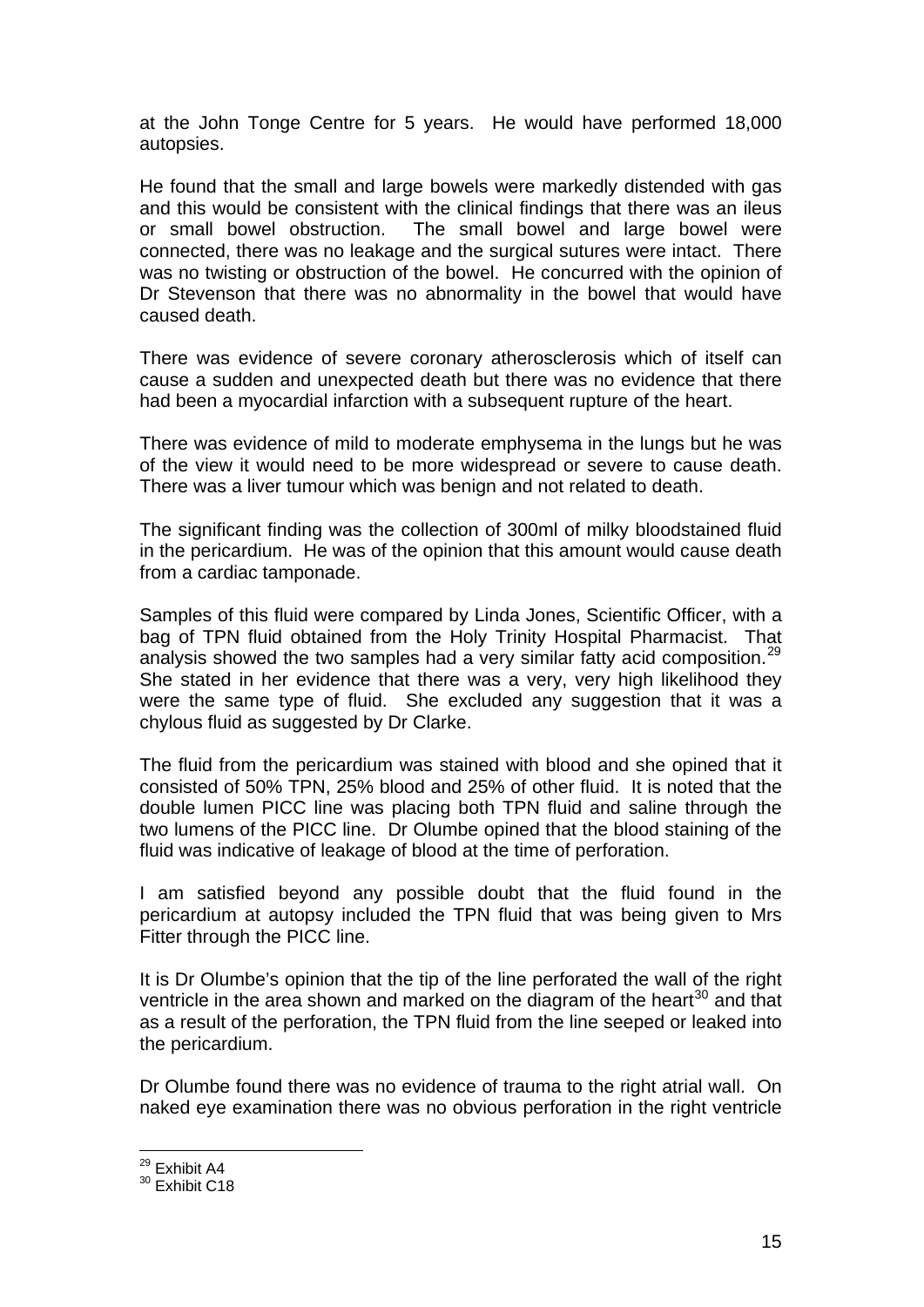but he found that microscopic appearances were consistent with myocardial necrosis due to trauma from the tip of the PICC line. The outer surface of the right side of the heart showed a milky white area with 2 discontinuous areas of bleeding.

Dr Olumbe found evidence of a blood clot and a perforation in the lower right ventricle which he considers to be the place of the perforation. This was the same area of localised necrosis and he was able to define a track under microscope. He also found droplets of fatty lipids localised within the tract which would be coming from the fluid because you do not expect those fat droplets in between the muscle fibres. He considered that the breach into the heart wall was not an infarction because it was localised and not widespread.

He considered that there was not a complete perforation as death would be very quick and there would have been substantial blood found in the pericardium. Rather he considered that it must be due to a partial perforation.

He agreed that it was possible that the tip of the PICC line could have rested in the heart muscle and the hypertonic nature of the TPN fluid eroded further into the wall. He was unable to be dogmatic about which of those possibilities was most likely.

Dr Olumbe was of the opinion that it was possible for there to have been an incomplete perforation earlier and even possibly at the time of insertion and that it slowly seeped through in the days after that. It was also possible for the tip of the PICC line to be sitting through the hole and TPN fluid flowing directly into it. However, if there was a complete flow without sealage of the tip by the pericardium then there would have been almost only TPN fluid without much blood.

Another possibility was that the tip was sitting almost on the surface of the heart and then impinging on the pericardium and you would have TPN fluid flowing slowly into the pericardial sac and then with the tear there would then be blood flowing in. If the tip had perforated in the hours before death then he would not have expected to find the blood clot.

## **Summary**

One of the difficulties that the inquest faced was due to the unfortunate removal of the PICC line by mortuary attendants before the commencement of autopsy. Locating its final resting position may have resolved some of the mysteries of this case.

I am certainly satisfied that death is due to cardiac tamponade from the TPN fluid entering the pericardium. The mechanics of how this occurred are problematical and the evidence is in such dispute that it is not possible to be definitive on this.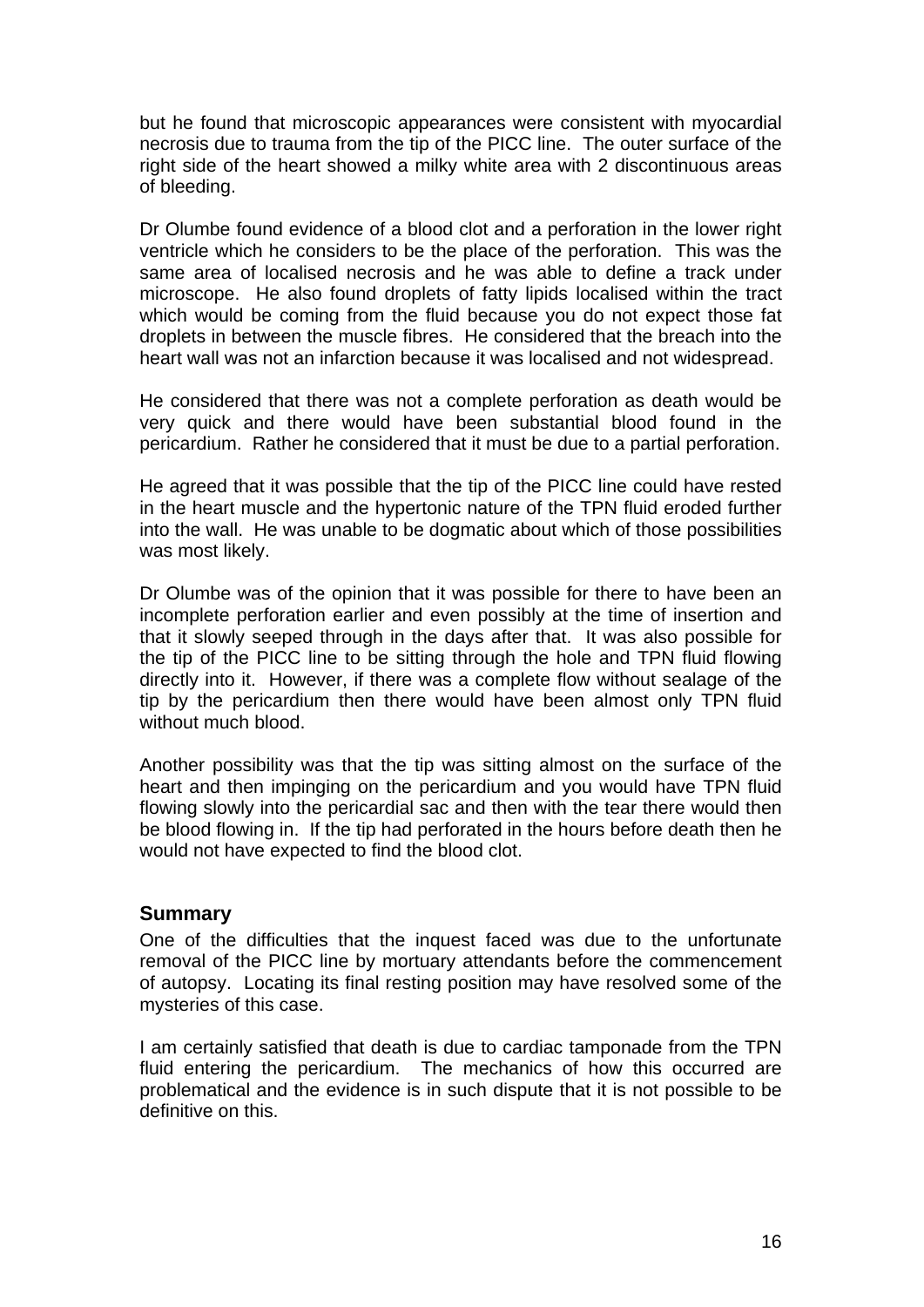I am satisfied on balance that there was not a total perforation at the time of insertion as death would have been likely within a few hours and significant would have been observed.

I am also satisfied that as TPN fluid was found in the pericardium, it could only have been by some mechanism relating to the PICC line. That would not have occurred unless the PICC line somehow found its way into the pericardium, and for that to have occurred there must have been some migration of the line post insertion. If the tip of the PICC line remained in situ at the junction of the SVC and the right atrium this would simply have not been possible.

A partial perforation explains some outstanding issues, but as to whether there was a subsequent tear and TPN leaking in, it is difficult to say. I agree with Dr Boots on this issue that logically there would be more blood found in the pericardium than there was. One possibility is a partial perforation at some time after insertion which explains the localised necrosis and a blood clotted perforation. With partial perforation the TPN fluid dissolves away the heart wall and then makes its way through in the hours before death and hence more TPN fluid building up over a few hours at 60ml per hour.

Partial or total perforation at insertion is discounted if you accept that the Image Intensifier image shows the tip at the SVC/right atrium. Dr Boots, Dr O'Connell and Dr Slater generally agree about that. Dr Clarke also came to the same view after some consideration and then came to a different view. His opinion, which I am sure he held honestly, did change on three occasions over a short period and perhaps is indicative of the difficulties faced in this case.

Another possible explanation is that there was a migration of the PICC line after insertion and a perforation by the tip resting on the heart muscle and then making its way through the heart wall. That is known in the medical literature $31$  and is supported by Dr Boots. Looping of the catheter was suggested but it seems an unlikely event although it is technically possible. Migration of the catheter due to arm movement is suggested in the literature. $32$ 

There is some support for an earlier perforation as evidenced by the microscopic evidence, the track with fatty lipids and the blood clot. Maybe there were two events, that is, an earlier partial perforation as evidenced by the blood clot, and then a later perforation by the migrating PICC line which caused the fatal event evidence of which was not found at autopsy.

<span id="page-17-0"></span><sup>31</sup> See *Fatal Cardiac tamponade as a result of a peripherally inserted central venous catheter: a case report and review of the literature*, British Journal of Anaesthesia, Advance Access, published 4 July 2007. In that case the X-ray taken at insertion showed the PICC tip at the junction of the SVC and right atrium. Post mortem examination showed no sign of perforation but an examination of the fluid found in the pericardium was the same as the fluid being introduced by the PICC. At inquest, a verdict of accidental death was recorded. Movement or migration of the PICC line due to arm movement was surmised to be a possible risk.

<span id="page-17-1"></span> $32$  ibid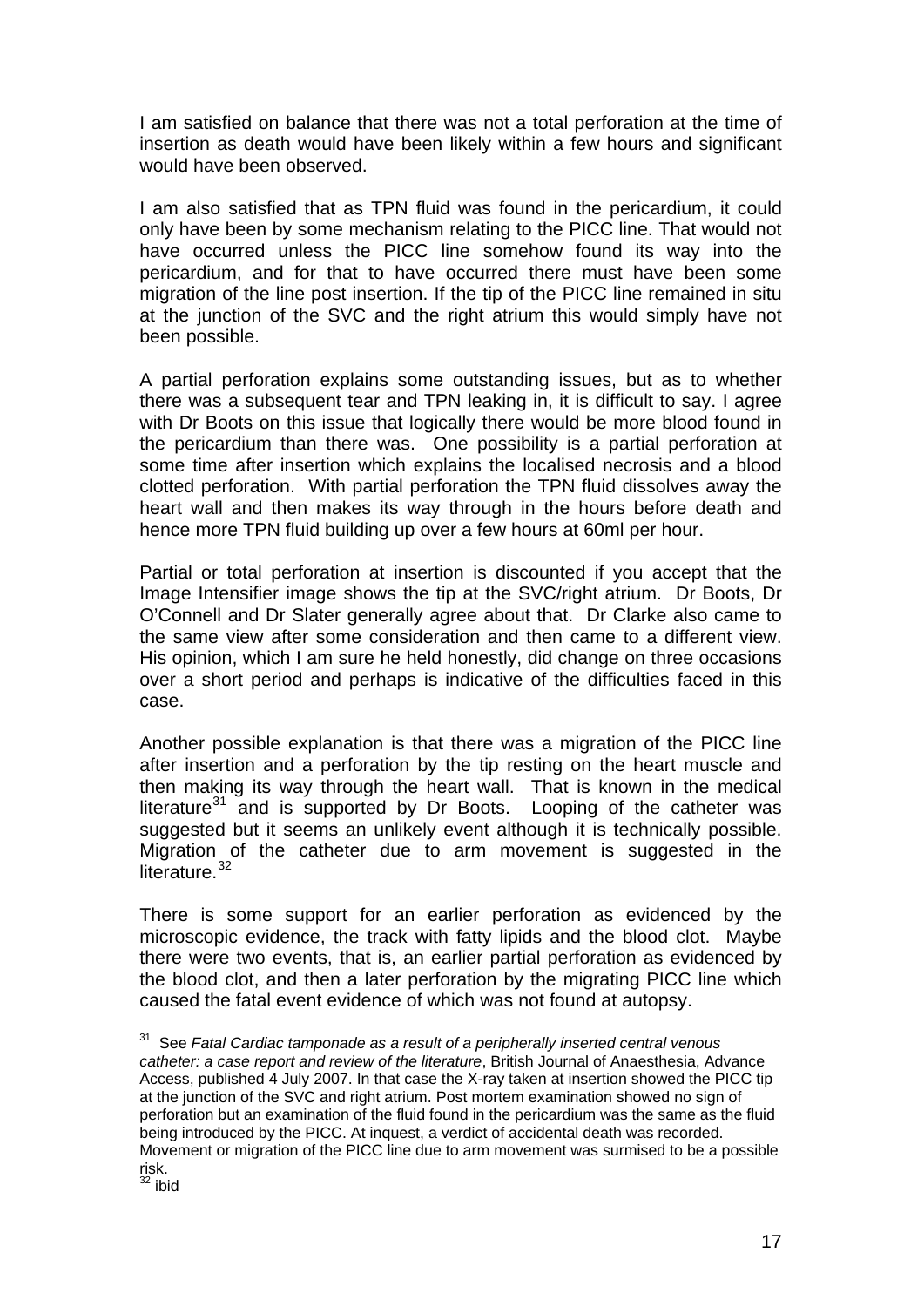Unfortunately the state of the evidence is such that this is all very much speculation.

All witnesses agree, as does the medical literature, that cardiac tamponade is a known but extremely rare complication of insertion of PICC lines. Symptoms are non-specific in nature and makes diagnosis difficult as it can also indicate other conditions. In some cases there is no examinable clear point of perforation and there have been examples where leaching is surmised to be the cause.<sup>[33](#page-18-0)</sup>

Although no doubt unsatisfactory for the family, with the differing opinions and wide variations as to possible scenarios, it is not possible for me to make a positive finding as to the mechanics of how the TPN fluid made its way into the pericardium other than that there must have been a perforation at some stage.

#### **Findings required by s45**

I am required to find, as far as is possible, who the deceased was, when and where she died, what caused the death and how she came by her death. I have already dealt with the last of these issues, being the circumstances of Mrs Fitter's death. As a result of considering all of the material contained in the exhibits and the evidence given by the witnesses, I am able to make the following findings in relation to the other aspects of the death.

| Identity of the deceased | The deceased person was Maureen Fitter                                                                                                                                                                                         |
|--------------------------|--------------------------------------------------------------------------------------------------------------------------------------------------------------------------------------------------------------------------------|
| <b>Place of death</b>    | She died at The Holy Spirit Northside<br>Hospital, Brisbane, Queensland                                                                                                                                                        |
| Date of death            | She died on 25 September 2005                                                                                                                                                                                                  |
| <b>Cause of death</b>    | 1(a) Cardiac Tamponade,<br>due to or as a consequence of<br>1(b) Ruptured heart<br>due to or as a consequence of<br>1(c) Total Parenteral Nutrition<br>due to or as a consequence of<br>1(d) Caecal Polyp (surgically treated) |

#### **Concerns, comments and recommendations**

Section 46 of the Act provides that a coroner may comment on anything connected with a death that relates to public health or safety, the administration of justice or ways to prevent deaths from happening in similar circumstances in the future.

<span id="page-18-0"></span><sup>1</sup> <sup>33</sup> See Coroners Findings into the death of Jacinta Kate Robinson, handed down by Deputy State Coroner Clements, 4 May 2005 and the article referred to in footnote 31 above.